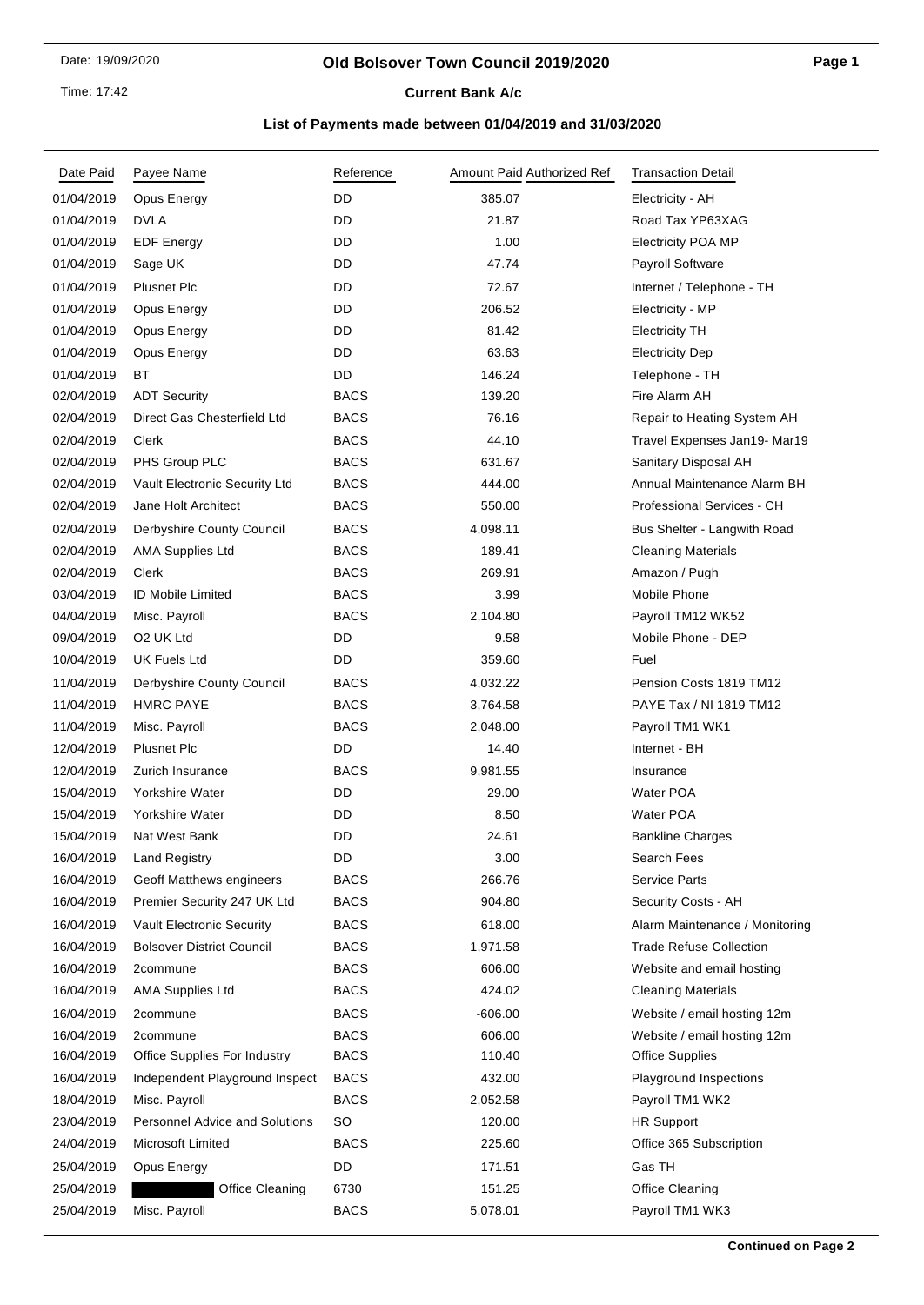Time: 17:42

# **Current Bank A/c**

| Date Paid  | Payee Name                        | Reference   | Amount Paid Authorized Ref     | <b>Transaction Detail</b>          |
|------------|-----------------------------------|-------------|--------------------------------|------------------------------------|
| 26/04/2019 | Petty Cash                        | 6731        | 100.56                         | Misc Payments                      |
| 29/04/2019 | <b>Bolsover District Council</b>  | DD          | 60.66                          | <b>Business Rates - BH</b>         |
| 29/04/2019 | <b>Bolsover District Council</b>  | DD          | 104.93                         | <b>Business Rates - CEM</b>        |
| 29/04/2019 | Dual Energy                       | DD          | 421.00                         | Electricity POA - BH               |
| 30/04/2019 | <b>Plusnet Plc</b>                | <b>BACS</b> | 66.25                          | Telephone / Internet - TH          |
| 30/04/2019 | Opus Energy                       | DD          | 388.08                         | Eletricity - AH                    |
| 30/04/2019 | Nat West Bank                     | DD          | 35.18                          | <b>Bank Charges</b>                |
| 30/04/2019 | Opus Energy                       | DD          | 169.40                         | Electricity - MP                   |
| 30/04/2019 | Opus Energy                       | DD          | 82.12                          | <b>Electricity TH</b>              |
| 30/04/2019 | Opus Energy                       | DD          | 62.38                          | <b>Electricity DEP</b>             |
| 01/05/2019 | Kone Plc                          | <b>BACS</b> | 128.70                         | Lift Maintenance - BH              |
| 01/05/2019 | <b>DVLA</b>                       | DD          | 21.87                          | Road Tax YP63XAG                   |
| 01/05/2019 | Sage UK                           | DD          | 47.74                          | Sage Payroll Software              |
| 01/05/2019 | Oxcroft                           | <b>BACS</b> | 10,000.00                      | <b>Annual Grant</b>                |
| 01/05/2019 | Derbyshire County Council         | <b>BACS</b> | 627.51                         | LGPS Added Years Q4 18/19          |
| 01/05/2019 | Belmont Van and mower centre      | <b>BACS</b> | 718.08                         | <b>Repl Mower</b>                  |
| 01/05/2019 | Overseal Pyrotechnics             | <b>BACS</b> | 200.00                         | Deposit - Nov Fireworks            |
| 02/05/2019 | Musos                             | <b>BACS</b> | 1,000.00 Council April<br>2019 | Grant - Under the Castle Music     |
| 02/05/2019 | Misc. Payroll                     | <b>BACS</b> | 2,248.58                       | Payroll TM1 WK4                    |
| 03/05/2019 | <b>ID Mobile Limited</b>          | DD          | 3.99                           | Mobile Phone                       |
| 04/05/2019 | <b>ID Mobile Limited</b>          | DD          | 3.99                           | Mobile Phone                       |
| 07/05/2019 | <b>PWLB</b>                       | DD          | 35.54                          | Loan Repayment                     |
| 08/05/2019 | UK Fuels Ltd                      | DD          | 521.83                         | Fuel                               |
| 09/05/2019 | O <sub>2</sub> UK Ltd             | DD          | 9.80                           | Mobile Phone                       |
| 09/05/2019 | Misc. Payroll                     | <b>BACS</b> | 2,196.16                       | Payroll TM2 WK5                    |
| 14/05/2019 | <b>Plusnet Plc</b>                | <b>DDQ</b>  | 14.40                          | Internet - BH                      |
| 15/05/2019 | Nat West Bank                     | DD          | 26.83                          | <b>Bankline Charges</b>            |
| 15/05/2019 | Yorkshire Water                   | DD          | 29.00                          | Water Charges - BH                 |
| 15/05/2019 | Yorkshire Water                   | DD          | 8.50                           | Water Charges - TH                 |
| 15/05/2019 | Derbyshire County Council         | <b>BACS</b> | 3,655.28                       | Pension Contributions Apr19        |
| 15/05/2019 | <b>HMRC PAYE</b>                  | <b>BACS</b> | 3,434.02                       | PAYE TM1                           |
| 16/05/2019 | Misc. Payroll                     | <b>BACS</b> | 2,017.50                       | Misc. Payroll TM2 WK6              |
| 17/05/2019 | The Joker                         | <b>BACS</b> | 354.00                         | <b>Entertainment CV Music Fest</b> |
| 17/05/2019 | <b>Rialtas Business Solutions</b> | BACS        | 717.12                         | Year End Closedown                 |
| 17/05/2019 | <b>Bolsover District Council</b>  | <b>BACS</b> | 70.00                          | <b>Licence Town Centre Events</b>  |
| 17/05/2019 | Shaw and Sons Ltd                 | <b>BACS</b> | 160.80                         | Acceptance of Office Book          |
| 17/05/2019 | <b>AMA Supplies Ltd</b>           | <b>BACS</b> | 268.88                         | <b>Misc Supplies</b>               |
| 17/05/2019 | <b>NAL Plant Ltd</b>              | <b>BACS</b> | 29.51                          | Cement / Ballast                   |
| 17/05/2019 | <b>ADT Security</b>               | <b>BACS</b> | 234.31                         | Fire Alarm Maintenance - AH        |
| 17/05/2019 | Barrie Woodcock                   | <b>BACS</b> | 116.70                         | <b>Internal Audit Fees</b>         |
| 17/05/2019 | <b>Mole Country Stores</b>        | BACS        | 429.17                         | Hay Seed - Oxcroft Lane            |
| 17/05/2019 | Parish Online Geoxphere Ltd       | <b>BACS</b> | 216.00                         | <b>Mapping Software</b>            |
| 17/05/2019 | MFTS Van Man                      | <b>BACS</b> | 30.00                          | <b>Collection from Amberol</b>     |
| 17/05/2019 | Premier Security 247 UK Ltd       | <b>BACS</b> | 873.60                         | Security AH                        |
| 20/05/2019 | City Asbestos                     | <b>BACS</b> | 4,200.00                       | Asbestos Removal - Depot           |
| 21/05/2019 | ВT                                | DD          | 45.46                          | Telephone - AH                     |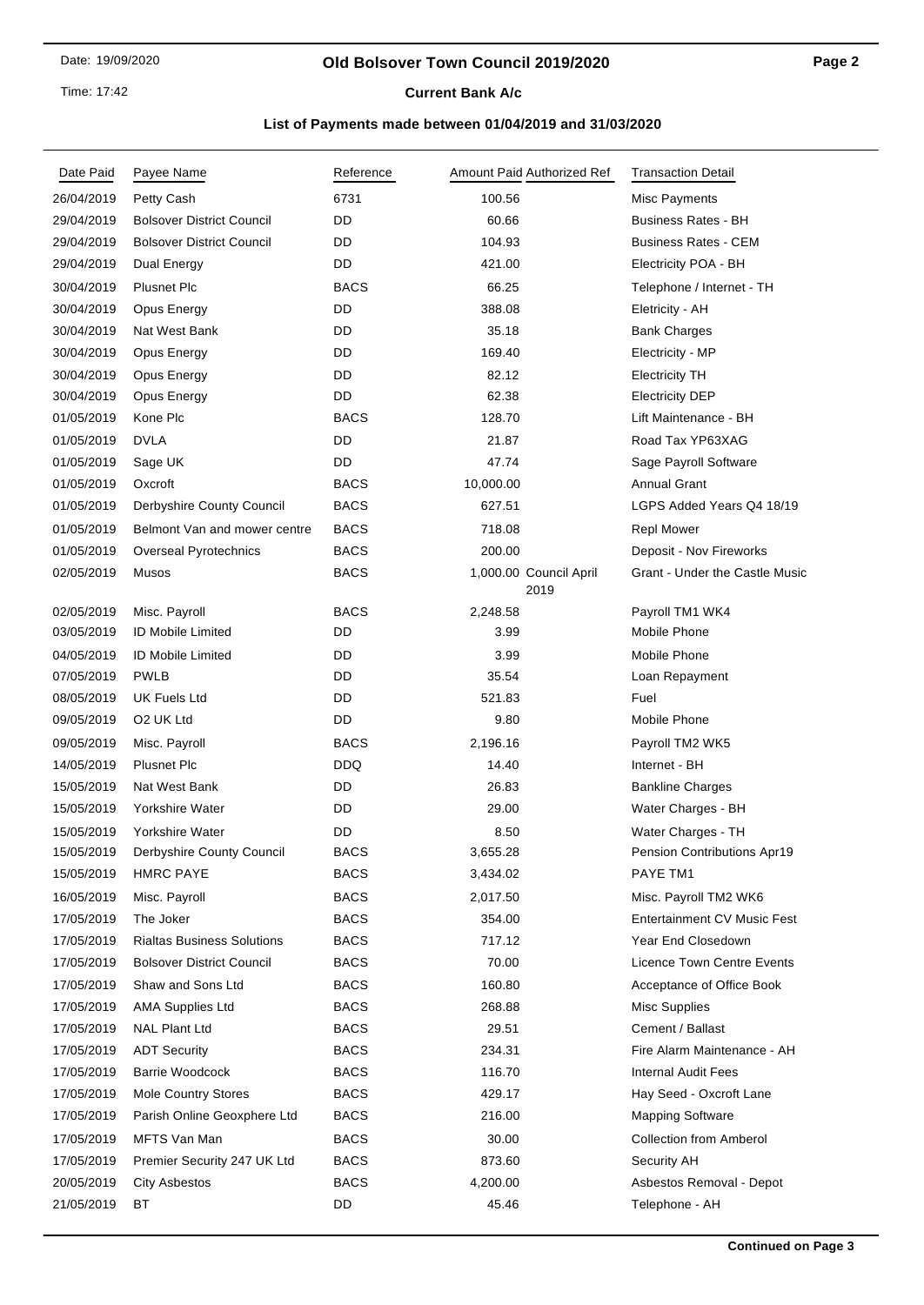Time: 17:42

# **Current Bank A/c**

| Date Paid  | Payee Name                            | Reference   |             | Amount Paid Authorized Ref | <b>Transaction Detail</b>        |
|------------|---------------------------------------|-------------|-------------|----------------------------|----------------------------------|
| 22/05/2019 | <b>Personnel Advice and Solutions</b> | <b>SO</b>   | 120.00      |                            | HR Support                       |
| 22/05/2019 | <b>EDF Energy</b>                     | <b>DD</b>   | 101.72      |                            | <b>Electricity MP</b>            |
| 22/05/2019 | English Heritage                      | 006712      | 112.50      |                            | Drinks - Battles Over            |
| 23/05/2019 | Misc. Payroll                         | <b>BACS</b> | 5,054.37    |                            | Misc. Payroll TM2 WK7            |
| 23/05/2019 | ВT                                    | DD          | 45.47       |                            | Telpehone 828133 BH Lift         |
| 28/05/2019 | <b>Bolsover District Council</b>      | DD          | 62.00       |                            | <b>Business Rates</b>            |
| 28/05/2019 | <b>Bolsover District Council</b>      | <b>DD</b>   | 107.00      |                            | <b>Business Rates</b>            |
| 28/05/2019 | Opus Energy                           | DD          | 135.52      |                            | Gas - TH                         |
| 28/05/2019 | Dual Energy                           | DD          | 421.00      |                            | <b>Electricity POA BH</b>        |
| 30/05/2019 | Opus Energy                           | <b>DD</b>   | 594.12      |                            | Electricity                      |
| 30/05/2019 | Misc. Payroll                         | <b>BACS</b> | 1,990.74    |                            | Misc. Payroll TM2 WK8            |
| 30/05/2019 | Opus Energy                           | DD          | 155.94      |                            | Electricity - MP                 |
| 30/05/2019 | Opus Energy                           | <b>DD</b>   | 133.58      |                            | Electricity                      |
| 31/05/2019 | <b>Plusnet Plc</b>                    | DD          | 69.85       |                            | Telehone / Internet - TH         |
| 31/05/2019 | Nat West Bank                         | DD          | 44.87       |                            | <b>Bank Charges</b>              |
| 03/06/2019 | Waterplus                             | DD          | 19.37       |                            | Water - Cem                      |
| 03/06/2019 | Waterplus                             | DD          | 22.40       |                            | Water - TH                       |
| 03/06/2019 | <b>DVLA</b>                           | <b>DD</b>   | 21.87       |                            | Road Tax YP63XAG                 |
| 03/06/2019 | Sage UK                               | DD          | 47.74       |                            | Payroll Software                 |
| 03/06/2019 | ВT                                    | DD          | 45.47       |                            | Telephone - AH Lift              |
| 03/06/2019 | BT                                    | <b>DD</b>   | 45.47       |                            | Telephone - BH Alarm             |
| 05/06/2019 | <b>UK Fuels Ltd</b>                   | DD          | 466.78 Fuel |                            | <b>UK Fuels Ltd</b>              |
| 06/06/2019 | Misc. Payroll                         | <b>BACS</b> | 2,272.00    |                            | Payroll TM3 WK9                  |
| 07/06/2019 | O <sub>2</sub> UK Ltd                 | DD.         | 9.80        |                            | Mobile Phone                     |
| 10/06/2019 | Waterplus                             | DD          | 128.90      |                            | <b>Water Charges</b>             |
| 10/06/2019 | Waterplus                             | DD          | 63.54       |                            | <b>Water Charges</b>             |
| 12/06/2019 | <b>Plusnet Plc</b>                    | DD          | 14.40       |                            | Internet - BH                    |
| 13/06/2019 | Derbyshire County Council             | <b>BACS</b> | 3,578.51    |                            | <b>Pension Contributions TM2</b> |
| 13/06/2019 | <b>HMRC PAYE</b>                      | <b>BACS</b> | 3,335.21    |                            | <b>HMRC PAYE TM2</b>             |
| 13/06/2019 | Misc. Payroll                         | <b>BACS</b> | 2,036.66    |                            | Payroll TM3 WK10                 |
| 14/06/2019 | Office Cleaning                       | 6732        | 161.25      |                            | Office Cleaning                  |
| 14/06/2019 | Post Office                           | 6733        | 122.00      |                            | Postage Stamps                   |
| 14/06/2019 | <b>Friends of Bolsover Parks</b>      | <b>BACS</b> |             | 1,356.00 080119 10(1)      | Contribution 2019 Bolsover Gal   |
| 14/06/2019 | Premier Security 247 UK Ltd           | <b>BACS</b> | 951.60      |                            | Security AH                      |
| 14/06/2019 | <b>Hollinsend Fire Safety Ltd</b>     | <b>BACS</b> | 355.44      |                            | Fire Extinguisher Maintenance    |
| 14/06/2019 | <b>Junction Arts</b>                  | <b>BACS</b> | 4,000.00    |                            | Grant - Lantern Parade 2019      |
| 14/06/2019 | <b>WG Pollard</b>                     | <b>BACS</b> | 172.37      |                            | Padlocks and Fobs                |
| 14/06/2019 | Spaldings                             | <b>BACS</b> | 108.83      |                            | Maintenance Items                |
| 14/06/2019 | <b>NCC Supplies</b>                   | <b>BACS</b> | 2.28        |                            | Stationery                       |
| 14/06/2019 | Wellbeck estate Company               | <b>BACS</b> |             | 140.39 Rent - Vale Park    | Wellbeck estate Company          |
| 14/06/2019 | Clerk                                 | <b>BACS</b> | 141.53      |                            | Reimbursement of Expenditure     |
| 14/06/2019 | Wingerworth tyres                     | <b>BACS</b> | 48.00       |                            | Inner Tube                       |
| 14/06/2019 | Amberol Limited                       | <b>BACS</b> | 397.80      |                            | Planters                         |
| 14/06/2019 | P Turton Building Ltd                 | <b>BACS</b> | 420.00      |                            | Repairs Backhills Steps          |
| 17/06/2019 | Yorkshire Water                       | DD          | 29.00       |                            | Water Charges - BH               |
| 17/06/2019 | Yorkshire Water                       | DD          | 8.50        |                            | Water Charges - TH               |
| 17/06/2019 | Nat West Bank                         | DD          | 30.53       |                            | <b>Bankline Charges</b>          |
|            |                                       |             |             |                            |                                  |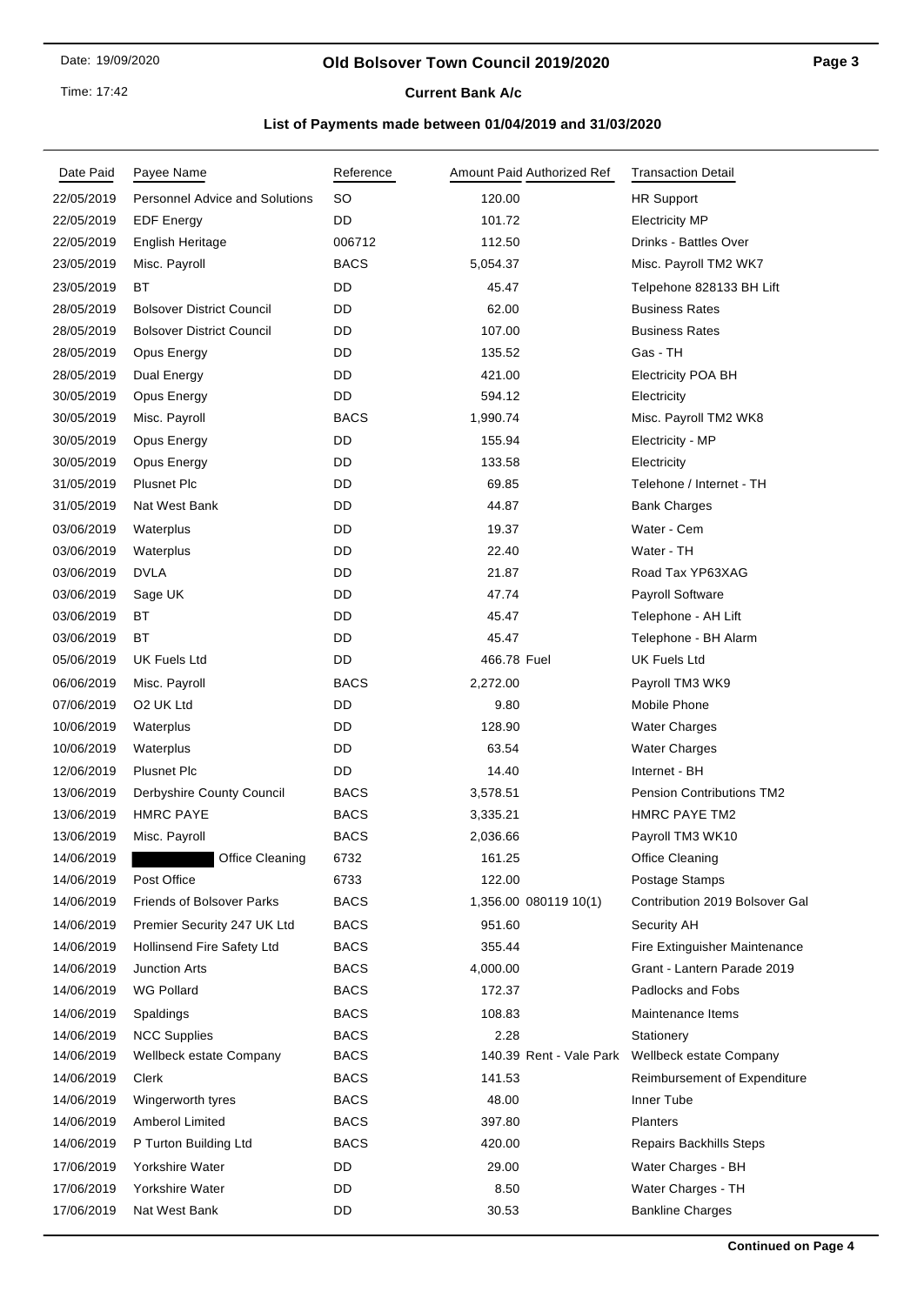### **Old Bolsover Town Council 2019/2020**

## **Current Bank A/c**

| Date Paid  | Payee Name                            | Reference     | Amount Paid Authorized Ref | <b>Transaction Detail</b>        |
|------------|---------------------------------------|---------------|----------------------------|----------------------------------|
| 17/06/2019 | <b>SSE</b>                            | DD            | 1,779.10                   | Gas - BH                         |
| 20/06/2019 | Misc. Payroll                         | <b>BACS</b>   | 5,106.33                   | Payroll TM3 WK11                 |
| 24/06/2019 | <b>Personnel Advice and Solutions</b> | SO            | 120.00                     | <b>HR Support</b>                |
| 25/06/2019 | Opus Energy                           | DD            | 48.07                      | Gas                              |
| 27/06/2019 | Misc. Payroll                         | <b>BACS</b>   | 2,157.28                   | Payroll TM3 WK12                 |
| 28/06/2019 | <b>Bolsover District Council</b>      | DD            | 62.00                      | <b>Business Rates - BH</b>       |
| 28/06/2019 | <b>Bolsover District Council</b>      | DD            | 107.00                     | <b>Business Rates - Cem</b>      |
| 28/06/2019 | Nat West Bank                         | DD            | 26.53                      | <b>Bank Charges</b>              |
| 30/06/2019 | Dual Energy                           | <b>POAREV</b> | $-1,343.73$                | Reverse Payment on Account       |
| 30/06/2019 | Dual Energy                           | DD            | 1,457.89                   | Misc Invoices                    |
| 01/07/2019 | <b>Plusnet Plc</b>                    | DD            | 71.46                      | Telephone / Broadband - TH       |
| 01/07/2019 | Opus Energy                           | DD            | 127.81                     | Electricity                      |
| 01/07/2019 | Opus Energy                           | DD            | 153.01                     | Electricity - MP                 |
| 01/07/2019 | Opus Energy                           | DD            | 486.47                     | Electricity                      |
| 01/07/2019 | <b>DVLA</b>                           | DD            | 21.87                      | Road Tax YP63XAG                 |
| 01/07/2019 | BT                                    | DD            | 140.00                     | Telephone - DEP                  |
| 03/07/2019 | <b>ID Mobile Limited</b>              | DD            | 3.99                       | Mobile                           |
| 04/07/2019 | Misc. Payroll                         | <b>BACS</b>   | 2,039.16                   | Payroll TM3 WK13                 |
| 10/07/2019 | O <sub>2</sub> UK Ltd                 | DD            | 9.80                       | Mobile Phone                     |
| 10/07/2019 | <b>UK Fuels Ltd</b>                   | DD            | 554.03                     | Fuel                             |
| 11/07/2019 | Misc. Payroll                         | <b>BACS</b>   | 2,333.52                   | Paytoll TM4 WK14                 |
| 12/07/2019 | <b>Plusnet Plc</b>                    | DD            | 14.40                      | Broadband - BH                   |
| 12/07/2019 | Derbyshire County Council             | <b>BACS</b>   | 4,283.41                   | <b>Pension Contributions TM3</b> |
| 12/07/2019 | <b>HMRC PAYE</b>                      | <b>BACS</b>   | 4,018.74                   | PAYE TM3                         |
| 15/07/2019 | Dual Energy                           | DD            | 161.09                     | Electricity - BH                 |
| 15/07/2019 | Nat West Bank                         | DD            | 24.61                      | <b>Bankline Charges</b>          |
| 15/07/2019 | Yorkshire Water                       | DD            | 29.00                      | Water Charges - BH               |
| 15/07/2019 | Yorkshire Water                       | DD            | 8.50                       | Water Charges - TH               |
| 15/07/2019 | <b>Gillgrass Nurseries</b>            | <b>BACS</b>   | 4,303.20                   | <b>Flowers for Planters</b>      |
| 15/07/2019 | City Hygiene Services Ltd             | <b>BACS</b>   | 444.00                     | Sanitary Disposal                |
| 15/07/2019 | Clerk                                 | <b>BACS</b>   | 107.50                     | Reimbursement                    |
| 15/07/2019 | Screwfix Trade UK                     | <b>BACS</b>   | 87.05                      | Misc. Parts                      |
| 15/07/2019 | Autosupplies Ltd                      | <b>BACS</b>   | 63.89                      | Parts                            |
| 15/07/2019 | Office Supplies For Industry          | DD            | 46.80                      | Stationery                       |
| 17/07/2019 | Carr Vale Community Associatio        | 6734          | 60.00                      | <b>CCF Cllr Rushby</b>           |
| 17/07/2019 | Friends of New Bolsover               | 6735          | 200.00                     | <b>CCF Cllr Adams</b>            |
| 18/07/2019 | Misc. Payroll                         | <b>BACS</b>   | 2,194.98                   | Payroll TM4 WK15                 |
| 22/07/2019 | <b>Personnel Advice and Solutions</b> | <b>SO</b>     | 120.00                     | <b>HR Support</b>                |
| 24/07/2019 | Microsoft Limited                     | DD            | 102.63                     | Software Charges                 |
| 24/07/2019 | Kone Plc                              | <b>BACS</b>   | 1,944.00                   | Lift Repair - Emergency Phone    |
| 24/07/2019 | Solstice Heritage                     | <b>BACS</b>   | 2,508.00                   | Archaeological Report - Depot    |
| 24/07/2019 | Derbyshire County Council             | <b>BACS</b>   | 641.40                     | <b>Added Years JR</b>            |
| 24/07/2019 | Society Local Council Clerks          | <b>BACS</b>   | 357.00                     | <b>Membership Fees</b>           |
| 25/07/2019 | Opus Energy                           | DD            | 36.42                      | Gas - TH                         |
| 25/07/2019 | Misc. Payroll                         | <b>BACS</b>   | 5,156.47                   | Payroll TM4 WK16                 |
| 29/07/2019 | <b>Bolsover District Council</b>      | DD            | 62.00                      | <b>NNDR</b>                      |
| 29/07/2019 | <b>Bolsover District Council</b>      | DD            | 107.00                     | <b>NNDR</b>                      |
|            |                                       |               |                            |                                  |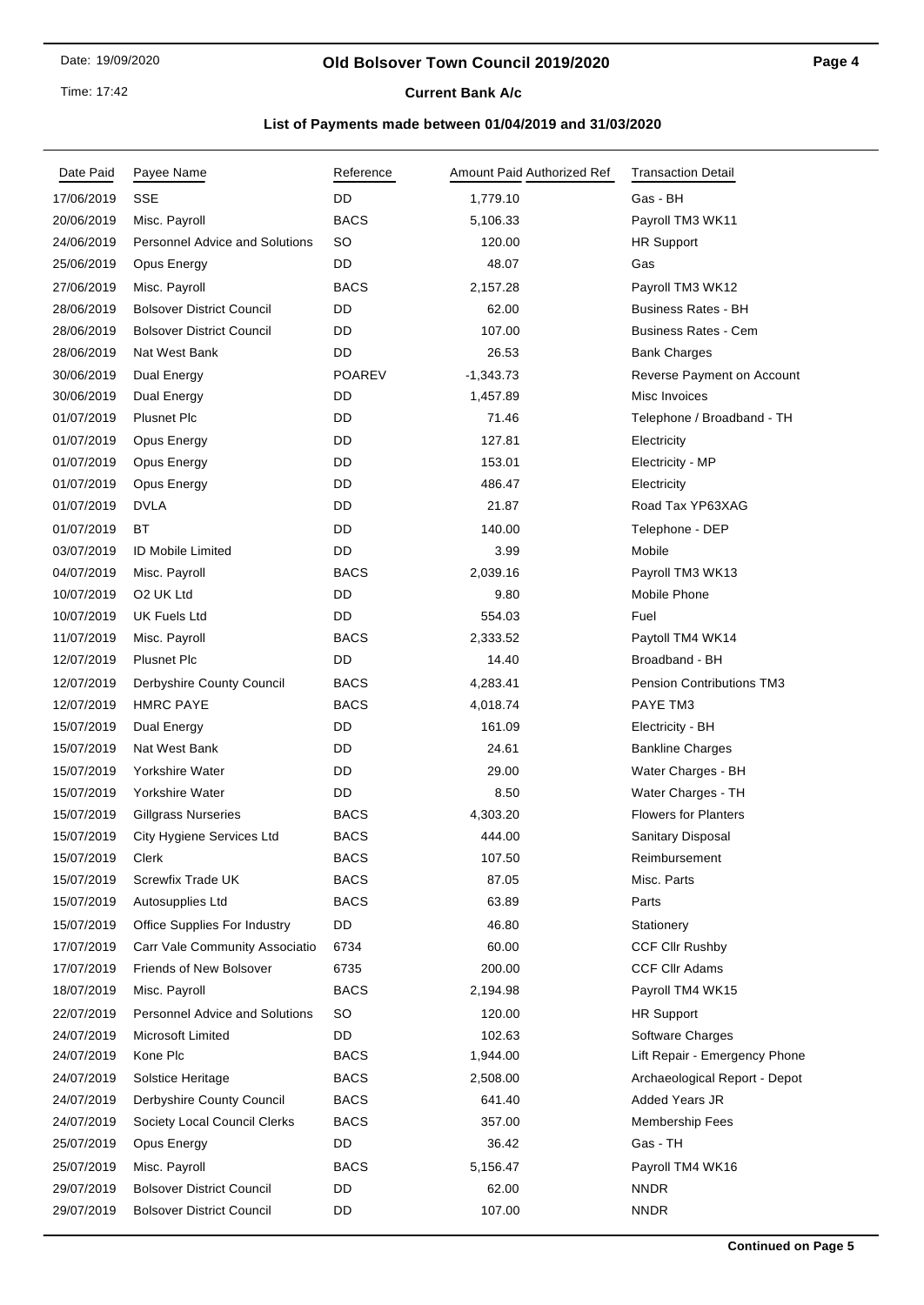### **Old Bolsover Town Council 2019/2020**

**Current Bank A/c** 

| Date Paid  | Payee Name                            | Reference   | Amount Paid Authorized Ref | <b>Transaction Detail</b>        |
|------------|---------------------------------------|-------------|----------------------------|----------------------------------|
| 30/07/2019 | Opus Energy                           | DD          | 145.76                     | Electricity - MP                 |
| 30/07/2019 | Opus Energy                           | DD          | 268.54                     | Electricity                      |
| 30/07/2019 | Opus Energy                           | <b>BDD</b>  | 195.44                     | Electricity                      |
| 31/07/2019 | Nat West Bank                         | DD          | 51.67                      | <b>Bank Charges</b>              |
| 01/08/2019 | <b>DVLA</b>                           | DD          | 21.87                      | Road Tax - Transit               |
| 01/08/2019 | Misc. Payroll                         | <b>BACS</b> | 2,019.75                   | Payroll TM4 WK17                 |
| 01/08/2019 | Cllr Rushby CCF                       | 6736        | 80.00                      | Hire of Skip                     |
| 02/08/2019 | <b>ID Mobile Limited</b>              | DD          | 3.99                       | Mobile Phone                     |
| 07/08/2019 | O <sub>2</sub> UK Ltd                 | DD          | 9.80                       | Mobile Phone                     |
| 07/08/2019 | <b>UK Fuels Ltd</b>                   | DD          | 437.33                     | Fuel                             |
| 07/08/2019 | <b>HMRC PAYE</b>                      | <b>BACS</b> | 3,600.67                   | PAYE TM4                         |
| 08/08/2019 | Misc. Payroll                         | <b>BACS</b> | 2,218.21                   | Payroll TM5 WK18                 |
| 09/08/2019 | Craig Abbott CA Landscapes            | <b>BACS</b> | 150.00                     | Chipping - CV                    |
| 09/08/2019 | <b>MukTubs</b>                        | <b>BACS</b> | 160.00                     | Skip - Allotments                |
| 09/08/2019 | Derbyshire County Council             | <b>BACS</b> | 3,688.74                   | <b>Pension Contributions TM4</b> |
| 09/08/2019 | <b>Balmers GM</b>                     | <b>BACS</b> | 20,310.00                  | Tractor                          |
| 12/08/2019 | Plusnet Plc                           | DD          | 14.40                      | Broadband - BH                   |
| 14/08/2019 | <b>Gillgrass Nurseries</b>            | <b>BACS</b> | 36.00                      | <b>Flowers</b>                   |
| 14/08/2019 | <b>Bolsover District Council</b>      | <b>BACS</b> | 58.00                      | Planning Fees - Depot            |
| 15/08/2019 | Yorkshire Water                       | DD          | 29.00                      | Water - BH                       |
| 15/08/2019 | Yorkshire Water                       | DD          | 8.50                       | Water - TH                       |
| 15/08/2019 | Nat West Bank                         | <b>BACS</b> | 23.87                      | <b>Bank Charges</b>              |
| 15/08/2019 | Dual Energy                           | DD          | 287.57                     | Electricity - BH                 |
| 15/08/2019 | Misc. Payroll                         | <b>BACS</b> | 2,090.55                   | Payroll TM5 WK19                 |
| 16/08/2019 | Sage UK                               | DD          | 58.04                      | Payroll Software                 |
| 21/08/2019 | ВT                                    | DD          | 45.46                      | Telephone AH                     |
| 22/08/2019 | ВT                                    | DD          | 45.47                      | Telephone - BH 828133            |
| 22/08/2019 | <b>Personnel Advice and Solutions</b> | <b>BACS</b> | 120.00                     | <b>HR Support</b>                |
| 22/08/2019 | Misc. Payroll                         | <b>BACS</b> | 6,066.18                   | Payroll TM5 WK20                 |
| 28/08/2019 | <b>Bolsover District Council</b>      | DD          | 62.00                      | NNDR - BH                        |
| 28/08/2019 | <b>Bolsover District Council</b>      | DD          | 107.00                     | NNDR - CEM                       |
| 28/08/2019 | <b>Trenchex Power Products</b>        | DD          | 95.50                      | <b>Mower Parts</b>               |
| 28/08/2019 | Clerk (Reimbursement)                 | <b>BACS</b> | 186.95                     | Misc. Purchases                  |
| 28/08/2019 | <b>ADT Security</b>                   | <b>BACS</b> | 234.31                     | Fire Alarm Maintenance - AH      |
| 28/08/2019 | Allen and Orr Ltd                     | <b>BACS</b> | 132.18                     | <b>Materials</b>                 |
| 28/08/2019 | Kone Plc                              | DD          | 128.70                     | Lift Maintenance - BH            |
| 28/08/2019 | David Gale Landscaping                | <b>BACS</b> | 120.00                     | Maintenance - Shrub bed CL       |
| 28/08/2019 | The Plastic Box Co                    | <b>BACS</b> | 76.20                      | <b>Storage Boxes</b>             |
| 28/08/2019 | Office Supplies For Industry          | <b>BACS</b> | 40.79                      | Stationery                       |
| 28/08/2019 | <b>Auto Supplies</b>                  | BACS        | 13.25                      | <b>Maintenance Parts</b>         |
| 29/08/2019 | Misc. Payroll                         | <b>BACS</b> | 2,191.67                   | Payroll TM5 WK21                 |
| 30/08/2019 | Opus Energy                           | DD          | 522.59                     | Electricity                      |
| 30/08/2019 | Opus Energy                           | DD          | 112.85                     | Electricity                      |
| 30/08/2019 | Nat West Bank                         | DD          | 37.14                      | <b>Bank Charges</b>              |
| 02/09/2019 | Waterplus                             | DD          | 21.98                      | <b>Water Charges</b>             |
| 02/09/2019 | <b>DVLA</b>                           | DD          | 21.87                      | Road Tax YP63XAG Transit         |
| 03/09/2019 | ВT                                    | DD          | 45.47                      | Telephone BH                     |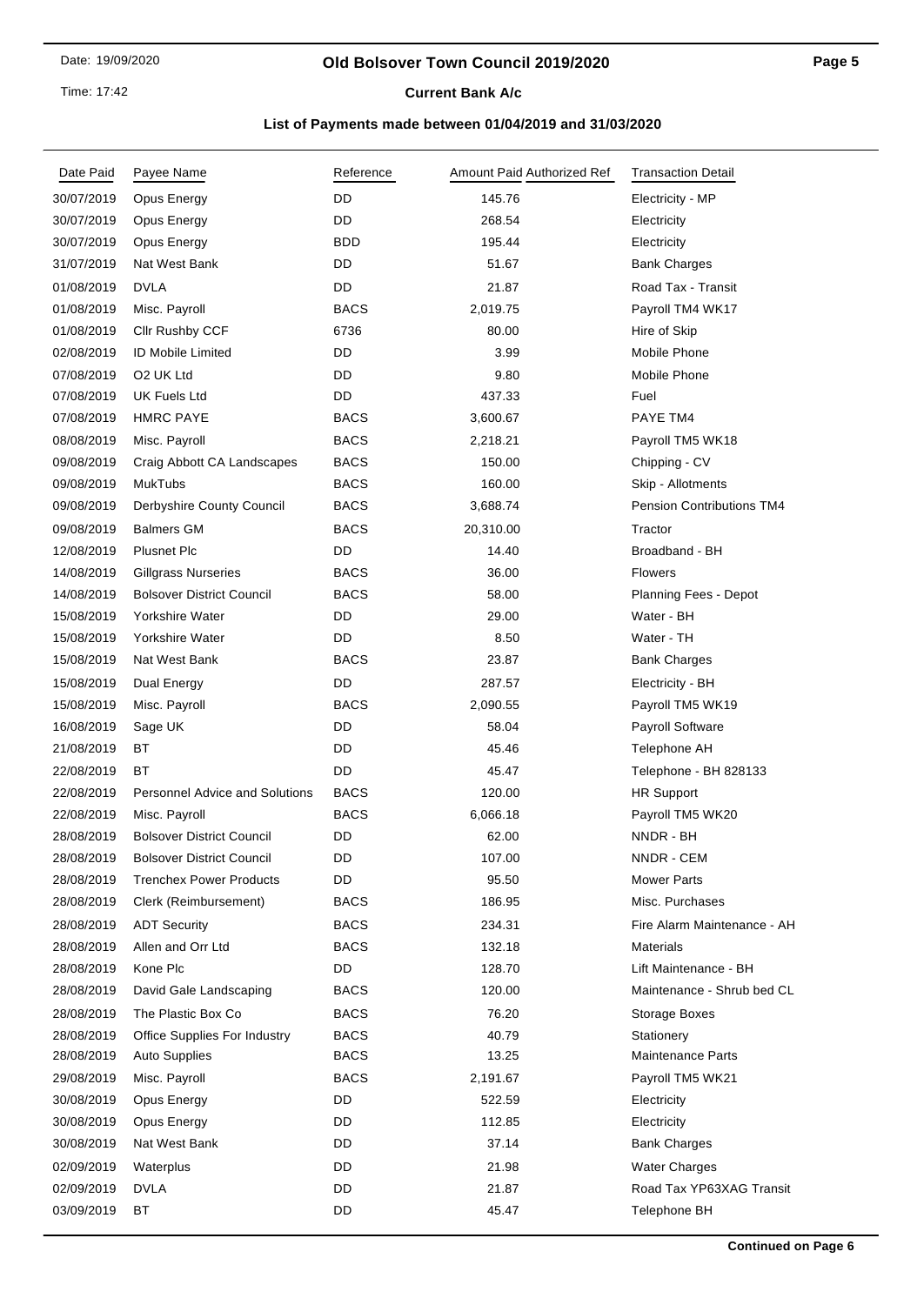Time: 17:42

# **Current Bank A/c**

| Date Paid  | Payee Name                            | Reference   | Amount Paid Authorized Ref | <b>Transaction Detail</b>        |
|------------|---------------------------------------|-------------|----------------------------|----------------------------------|
| 03/09/2019 | ВT                                    | DD          | 45.47                      | Telephone - AH Lift 241954       |
| 03/09/2019 | Kone Plc                              | <b>BACS</b> | 1,900.94                   | Lift Maintenance / Callout       |
| 03/09/2019 | Kone Plc                              | <b>BACS</b> | $-1,900.94$                | Lift Maintenance / Callout       |
| 04/09/2019 | <b>ID Mobile Limited</b>              | DD          | 3.99                       | Mobile Phone Charges             |
| 04/09/2019 | UK Fuels Ltd                          | DD          | 354.22                     | Fuel                             |
| 05/09/2019 | <b>Balmers GM</b>                     | <b>BACS</b> | 12,600.00                  | Backhoe attachment for tractor   |
| 05/09/2019 | St John Ambulance                     | <b>BACS</b> | 172.80                     | First Aid Cover - Gala           |
| 05/09/2019 | <b>LITE Limited</b>                   | <b>BACS</b> | 3,001.50                   | Christmas Lights                 |
| 05/09/2019 | Dean Wright                           | DD          | 90.00                      | Window Cleaning TH               |
| 05/09/2019 | Currys PC World                       | <b>BACS</b> | 198.99                     | Vacuum Cleaner - BH              |
| 05/09/2019 | Misc. Payroll                         | <b>BACS</b> | 2,144.39                   | Payroll TM5 WK22                 |
| 06/09/2019 | <b>DVLA</b>                           | DD          | 165.00                     | DVLA Road Tax YR63RXB JCB        |
| 08/09/2019 | Royal British Legion                  | <b>BACS</b> | 300.00                     | Lamppost Poppy Donation          |
| 08/09/2019 | Royal British Legion                  | <b>BACS</b> | $-300.00$                  | Lamp Post Poppy Donation         |
| 09/09/2019 | O <sub>2</sub> UK Ltd                 | DD          | 19.12                      | Mobile Phone                     |
| 09/09/2019 | PKF Littlejohn LLP                    | <b>BACS</b> | 1,560.00                   | <b>External Audit</b>            |
| 09/09/2019 | <b>AMA Supplies Ltd</b>               | <b>BACS</b> | 1,003.23                   | Cleaning Supplies - Various si   |
| 09/09/2019 | <b>Vault Contracts Ltd</b>            | <b>BACS</b> | 1,546.80                   | CCTV - Backhills                 |
| 09/09/2019 | <b>Clerk Reimbursement</b>            | <b>BACS</b> | 882.08                     | Misc Items                       |
| 09/09/2019 | Konica Minolta                        | <b>BACS</b> | 466.43                     | Copier Charges Toner/Main        |
| 09/09/2019 | City Hygiene Services Ltd             | <b>BACS</b> | 444.00                     | Sanitary Disposal                |
| 09/09/2019 | Geoff Matthews engineers              | <b>BACS</b> | 34.84                      | Parts                            |
| 09/09/2019 | Autosupplies Ltd                      | <b>BACS</b> | 46.22                      | Parts                            |
| 09/09/2019 | lan Brown Joinery                     | <b>BACS</b> | 192.00                     | Temp. Repair - AH Floor          |
| 09/09/2019 | <b>UK Fuels Ltd</b>                   | DD          | 380.18                     | Fuel                             |
| 09/09/2019 | UK Fuels Ltd                          | <b>BACS</b> | $-380.18$                  | Fuel                             |
| 10/09/2019 | <b>Office Cleaning</b>                | 6737        | 171.00                     | <b>Office Cleaning</b>           |
| 10/09/2019 | <b>PWLB</b>                           | DD          | 44.62                      | PWLB repayment                   |
| 10/09/2019 | Let It Snow Globe                     | <b>BACS</b> | 200.00                     | Snow Globe CF Deposit            |
| 10/09/2019 | <b>Bolsover Methodist Church</b>      | <b>BACS</b> | 120.00                     | Room Hire - Bolsover Youth Inc   |
| 11/09/2019 | <b>Chairmans Allowance</b>            | 6738        | 80.00                      | <b>Chairmans Allowance</b>       |
| 11/09/2019 | Waterplus                             | DD          | 35.55                      | Water - SHR                      |
| 12/09/2019 | <b>Plusnet Plc</b>                    | DD          | 14.40                      | Internet - BH                    |
| 12/09/2019 | <b>HMRC PAYE</b>                      | <b>BACS</b> | 3,383.00                   | <b>PAYE TM5</b>                  |
| 12/09/2019 | Derbyshire County Council             | <b>BACS</b> | 4,335.77                   | <b>Pension Contributions TM5</b> |
| 12/09/2019 | Cllr Longden                          | <b>BACS</b> | 66.95                      | Flowers - Church - Reimburseme   |
| 12/09/2019 | Misc. Payroll                         | <b>BACS</b> | 2,151.23                   | Payroll TM6 WK23                 |
| 13/09/2019 | Waterplus                             | DD          | 27.03                      | Water Charges - TH               |
| 13/09/2019 | <b>SSE</b>                            | DD          | 588.80                     | Gas - BH                         |
| 16/09/2019 | Dual Energy                           | DD          | 254.88                     | <b>Electricity BH</b>            |
| 16/09/2019 | Sage UK                               | DD          | 35.28                      | <b>Payroll Software</b>          |
| 16/09/2019 | Yorkshire Water                       | DD          | 32.50                      | Water Charges - BH               |
| 16/09/2019 | Yorkshire Water                       | DD          | 8.50                       | Water Charges - TH               |
| 16/09/2019 | Nat West Bank                         | DD          | 29.05                      | <b>Bankline Charges</b>          |
| 17/09/2019 | <b>Chevin Geoenviro Associates Lt</b> | <b>BACS</b> | 2,122.80                   | Ground Investigation - Depot     |
| 19/09/2019 | Misc. Payroll                         | <b>BACS</b> | 5,282.63                   | Payroll TM6 WK24                 |
| 23/09/2019 | <b>Personnel Advice and Solutions</b> | <b>SO</b>   | 120.00                     | <b>HR Advice</b>                 |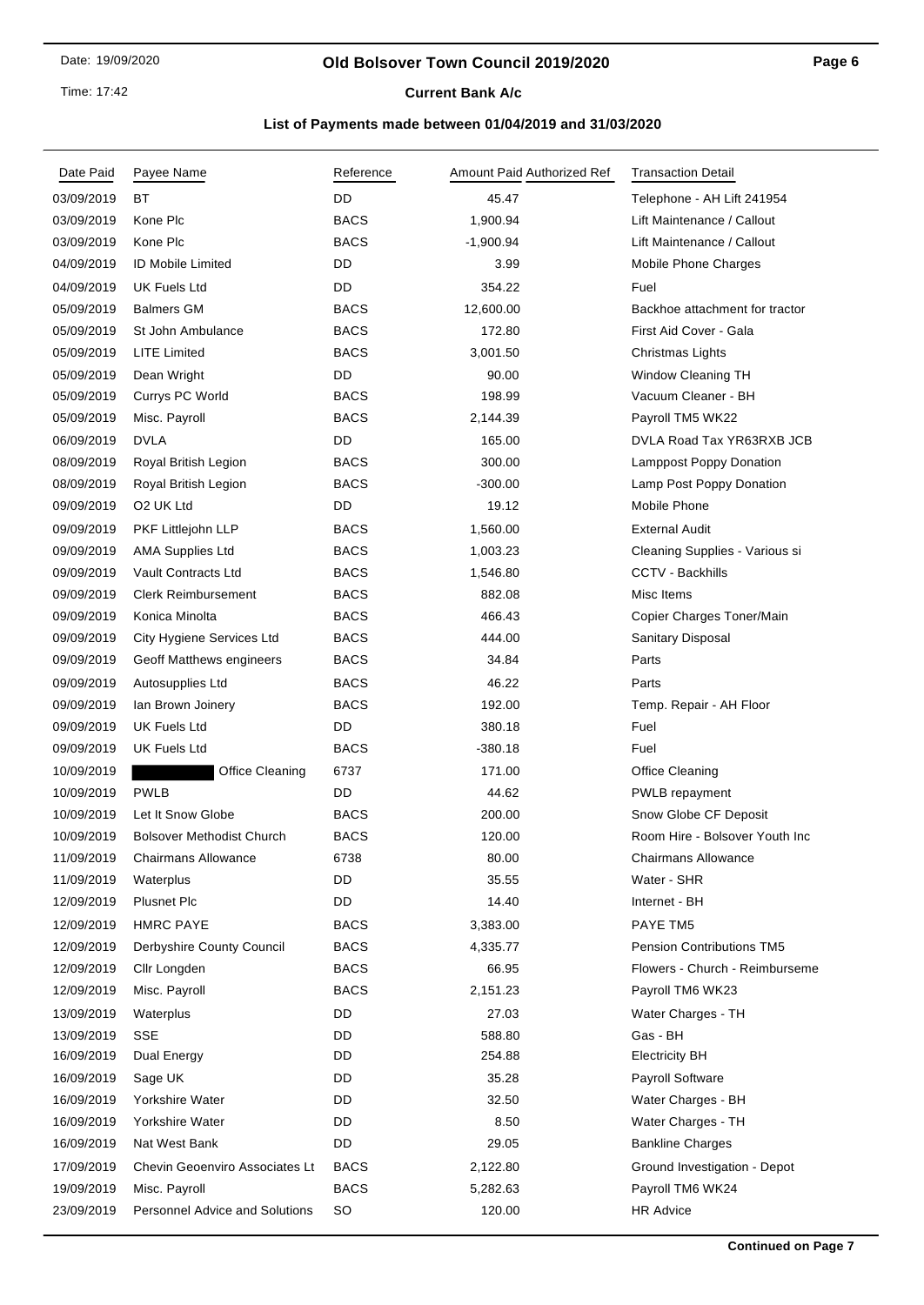### **Old Bolsover Town Council 2019/2020**

**Current Bank A/c** 

| Date Paid  | Payee Name                            | Reference   | Amount Paid Authorized Ref | <b>Transaction Detail</b>             |
|------------|---------------------------------------|-------------|----------------------------|---------------------------------------|
| 25/09/2019 | Opus Energy                           | DD          | 3.44                       | Gas - TH                              |
| 26/09/2019 | Misc. Payroll                         | <b>BACS</b> | 2,280.36                   | Payroll TM6 WK25                      |
| 30/09/2019 | Waterplus                             | DD          | 70.49                      | Water Charges - BH                    |
| 30/09/2019 | Opus Energy                           | DD          | 76.65                      | Electricity - TH                      |
| 30/09/2019 | Opus Energy                           | DD          | 45.35                      | Electricity - DEP                     |
| 30/09/2019 | Opus Energy                           | DD          | 296.35                     | Electricity - AH                      |
| 30/09/2019 | Opus Energy                           | DD          | 156.12                     | Electricity - MP                      |
| 30/09/2019 | <b>Bolsover District Council</b>      | DD          | 62.00                      | NNDR - BH                             |
| 30/09/2019 | <b>Bolsover District Council</b>      | DD          | 107.00                     | NNDR - CEM                            |
| 30/09/2019 | Nat West Bank                         | DD          | 32.94                      | <b>Bank Charges</b>                   |
| 30/09/2019 | <b>Plusnet Plc</b>                    | DD          | 47.47                      | Telephone / Internet                  |
| 01/10/2019 | <b>DVLA</b>                           | <b>DD</b>   | 21.87                      | Road Tax YP63XAG                      |
| 01/10/2019 | ВT                                    | DD          | 97.57                      | <b>Phone Charges</b>                  |
| 03/10/2019 | Misc. Payroll                         | <b>BACS</b> | 2,154.34                   | Payroll TM6 WK26                      |
| 03/10/2019 | <b>ID Mobile Limited</b>              | <b>DD</b>   | 3.99                       | Mobile                                |
| 03/10/2019 | Kone Plc                              | <b>BACS</b> | 1,900.94                   | Lift Maintenance / Callout            |
| 08/10/2019 | N Moore                               | 6739        | 141.25                     | <b>Office Cleaning</b>                |
| 08/10/2019 | <b>Bolsover District Council</b>      | <b>BACS</b> | 1,603.68                   | <b>Refuse Collection</b>              |
| 08/10/2019 | <b>Bolsover Methodist Church</b>      | <b>BACS</b> | 270.00                     | Grant Room Hire Boza Youth Inc        |
| 08/10/2019 | <b>RBS Software Solutions</b>         | <b>BACS</b> | 306.00                     | Software Maintenance                  |
| 08/10/2019 | Hollinsend Fire Safety Ltd            | <b>BACS</b> | 177.00                     | Fire Extinguisher / Replacemen        |
| 08/10/2019 | Derbyshire County Council             | <b>BACS</b> | 237.76                     | Electrics Bus Shelter Lang Rd         |
| 08/10/2019 | Belmont Van and mower centre          | <b>BACS</b> | 52.81                      | Belmont Van and mower centre          |
| 08/10/2019 | Oxcroft - Charity                     | <b>BACS</b> | 600.00                     | <b>CCF Councillors Community Fund</b> |
| 08/10/2019 | Royal British Legion                  | <b>BACS</b> | 300.00                     | Lamp Post Poppy Donation              |
| 09/10/2019 | 02                                    | DD          | 17.22                      | Mobile - Depot                        |
| 09/10/2019 | <b>UK Fuels Ltd</b>                   | <b>BACS</b> | 380.18                     | Fuel                                  |
| 10/10/2019 | Misc. Payroll                         | <b>BACS</b> | 2,199.14                   | Payroll TM7 WK27                      |
| 11/10/2019 | <b>HMRC PAYE</b>                      | <b>BACS</b> | 3,421.72                   | PAYE TM6                              |
| 11/10/2019 | Derbyshire County Council             | <b>BACS</b> | 3,677.29                   | <b>Pension Contrib TM6</b>            |
| 14/10/2019 | <b>Plusnet Plc</b>                    | DD          | 14.40                      | <b>Broadband BH</b>                   |
| 15/10/2019 | Nat West Bank                         | DD          | 26.83                      | <b>Bankline Charges</b>               |
| 15/10/2019 | Yorkshire Water                       | DD          | 32.50                      | Water Charges - Sewerage BH           |
| 15/10/2019 | Yorkshire Water                       | DD          | 8.50                       | Water Charges - Sewerage TH           |
| 15/10/2019 | Dual Energy                           | DD          | 254.71                     | Electricity - TH                      |
| 16/10/2019 | Sage UK                               | DD          | 35.28                      | Payroll Software                      |
| 17/10/2019 | Misc. Payroll                         | <b>BACS</b> | 2,093.40                   | Payroll TM7 WK28                      |
| 22/10/2019 | Overseal Pyrotechnics                 | <b>BACS</b> | 1,500.00                   | Firework Display                      |
| 22/10/2019 | Dean Wright Brightright               | <b>BACS</b> | 200.00                     | <b>Window Cleaning</b>                |
| 24/10/2019 | Misc. Payroll                         | <b>BACS</b> | 5,211.01                   | Payroll TM7 WK29                      |
| 25/10/2019 | <b>Personnel Advice and Solutions</b> | <b>SO</b>   | 120.00                     | <b>HR Support</b>                     |
| 25/10/2019 | Opus Energy                           | DD          | 85.50                      | Gas                                   |
| 28/10/2019 | <b>Bolsover District Council</b>      | DD          | 62.00                      | <b>Business Rates - BH</b>            |
| 28/10/2019 | <b>Bolsover District Council</b>      | DD          | 107.00                     | <b>Business Rates - Cem</b>           |
| 30/10/2019 | Opus Energy                           | DD          | 158.61                     | <b>Electricity MP</b>                 |
| 30/10/2019 | Opus Energy                           | DD          | 325.80                     | <b>Electricy AH</b>                   |
| 30/10/2019 | Opus Energy                           | DD          | 80.07                      | <b>Electricity TH</b>                 |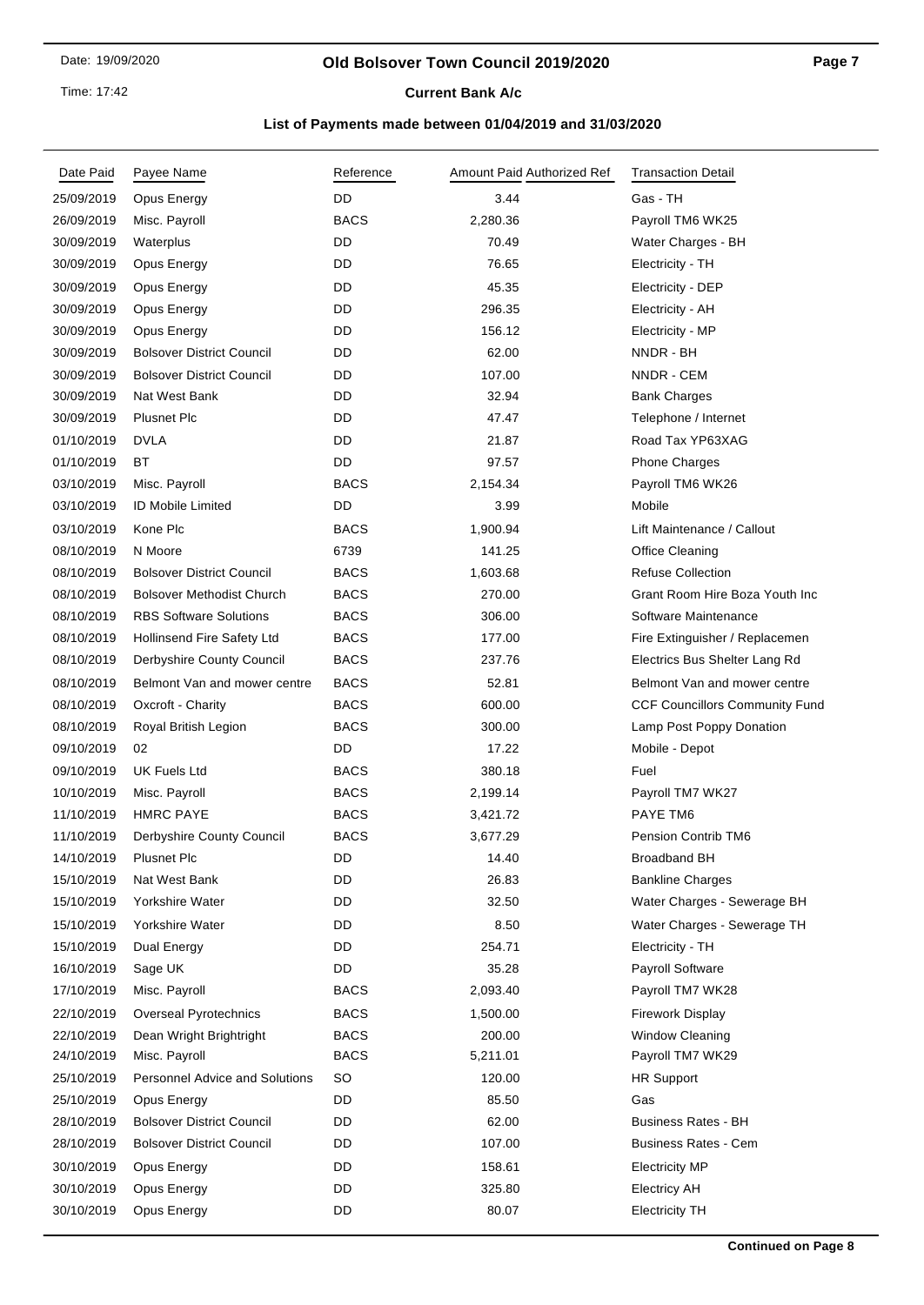### **Old Bolsover Town Council 2019/2020**

## **Current Bank A/c**

| Date Paid  | Payee Name                   | Reference   |           | Amount Paid Authorized Ref   | <b>Transaction Detail</b>        |
|------------|------------------------------|-------------|-----------|------------------------------|----------------------------------|
| 30/10/2019 | Opus Energy                  | DD          | 43.11     |                              | Electricity                      |
| 30/10/2019 | <b>Plusnet Plc</b>           | DD          | 52.20     |                              | Telephone / Broadband TH         |
| 31/10/2019 | Misc. Payroll                | <b>BACS</b> | 1,937.86  |                              | Payroll TM7 WK30                 |
| 31/10/2019 | Nat West Bank                | DD          | 47.04     |                              | <b>Bank Charges</b>              |
| 01/11/2019 | <b>DVLA</b>                  | DD          | 21.87     |                              | Road Tax YP63XAG                 |
| 04/11/2019 | Derbyshire County Council    | <b>BACS</b> | 642.48    |                              | <b>LGPS Added Years J Ripley</b> |
| 04/11/2019 | <b>Freeths LLP</b>           | <b>BACS</b> | 1,543.80  |                              | Legal Expenses                   |
| 04/11/2019 | <b>Mitchell Proctor</b>      | <b>BACS</b> | 2,940.00  |                              | Professional Fees New Depot      |
| 04/11/2019 | Kone Plc                     | <b>BACS</b> | 128.70    |                              | Lift Maintenance O/N/D 19 BH     |
| 04/11/2019 | <b>NAL Plant Ltd</b>         | <b>BACS</b> | 163.61    |                              | <b>Cemetery Materials</b>        |
| 04/11/2019 | <b>AMA Supplies Ltd</b>      | <b>BACS</b> | 482.58    |                              | <b>Cleaning Supplies</b>         |
| 04/11/2019 | Clerk                        | <b>BACS</b> | 631.56    |                              | Reimbursement                    |
| 04/11/2019 | <b>ID Mobile Limited</b>     | <b>BACS</b> | 3.99      |                              | Mobile Phone                     |
| 05/11/2019 | <b>PWLB</b>                  | DD          | 35.54     |                              | <b>PWLB Repayment</b>            |
| 06/11/2019 | SSE                          | DD          | $-726.08$ |                              | Gas - BH                         |
| 06/11/2019 | <b>UK Fuels Ltd</b>          | DD          | 164.98    |                              | Fuel                             |
| 06/11/2019 | Royal British Legion         | 6740        | 51.00     |                              | Poppy Wreaths                    |
| 07/11/2019 | O <sub>2</sub> UK Ltd        | DD          | 17.22     |                              | Mobile Telephone                 |
| 07/11/2019 | Waterplus                    | DD          | 177.63    |                              | Water Charges - Allotments       |
| 07/11/2019 | Misc. Payroll                | <b>BACS</b> | 1,964.02  |                              | Tax Month 8 Wk31                 |
| 08/11/2019 | Royal British Legion         | 6742        | 17.00     |                              | Poppy Wreath                     |
| 12/11/2019 | <b>Plusnet Plc</b>           | DD          | 14.40     |                              | <b>Broadband BH</b>              |
| 14/11/2019 | Misc. Payroll                | <b>BACS</b> | 1,971.88  |                              | Tax Month 8 Wk32                 |
| 15/11/2019 | Nat West Bank                | DD          | 27.20     |                              | <b>Bank Charges</b>              |
| 15/11/2019 | Yorkshire Water              | DD          | 32.50     |                              | Water - BH                       |
| 15/11/2019 | Yorkshire Water              | DD          | 9.00      |                              | Water - TH                       |
| 15/11/2019 | Derbyshire County Council    | <b>BACS</b> | 3,453.75  |                              | <b>Pension Contributions TM7</b> |
| 15/11/2019 | <b>HMRC PAYE</b>             | <b>BACS</b> | 3,137.91  |                              | PAYE TM7                         |
| 18/11/2019 | Sage UK                      | DD          | 35.28     |                              | <b>Payroll Software</b>          |
| 18/11/2019 | Dual Energy                  | DD          | 282.01    |                              | Electricity - TH                 |
| 18/11/2019 | P Turton Building Ltd        | <b>BACS</b> | 222.00    |                              | Repairs to Conduit House         |
| 19/11/2019 | Leah McArdle                 | 6743        |           | 300.00 Council 105/19-<br>20 | Christmas Lunches BH             |
| 19/11/2019 | <b>Salvation Army</b>        | 6744        |           | 50.00 Council 105/19-<br>20  | Christmas Lunches BH             |
| 19/11/2019 | Kone Plc                     | <b>BACS</b> | 128.70    |                              | Lift Maintenance J/F/M 2020 BH   |
| 19/11/2019 | Holymoorside Band            | <b>BACS</b> | 380.00    |                              | Remembrance Sunday Brass Band    |
| 19/11/2019 | Konica Minolta               | <b>BACS</b> | 259.40    |                              | Copier Toner/Maintenance         |
| 19/11/2019 | <b>ADT Security</b>          | <b>BACS</b> | 234.31    |                              | Fire Alarm Maintenance AH        |
| 19/11/2019 | <b>NAL Plant Ltd</b>         | <b>BACS</b> | 175.61    |                              | <b>Cemetery Materials</b>        |
| 19/11/2019 | Belmont Van and mower centre | <b>BACS</b> | 143.86    |                              | <b>Mower Parts</b>               |
| 19/11/2019 | Office Supplies For Industry | <b>BACS</b> | 83.41     |                              | <b>Office Supplies</b>           |
| 19/11/2019 | Dean Wright                  | <b>BACS</b> | 40.00     |                              | Window Cleaning TH               |
| 20/11/2019 | Petty Cash                   | 6741        | 98.71     |                              | misc. Expenses                   |
| 21/11/2019 | ВT                           | DD          | 45.46     |                              | Telephone                        |
| 21/11/2019 | Let It Snow Globe            | <b>BACS</b> | 795.00    |                              | <b>Entertainment CF19</b>        |
| 21/11/2019 | Misc. Payroll                | <b>BACS</b> | 5,253.13  |                              | Tax Month 8 Wk33                 |
|            |                              |             |           |                              |                                  |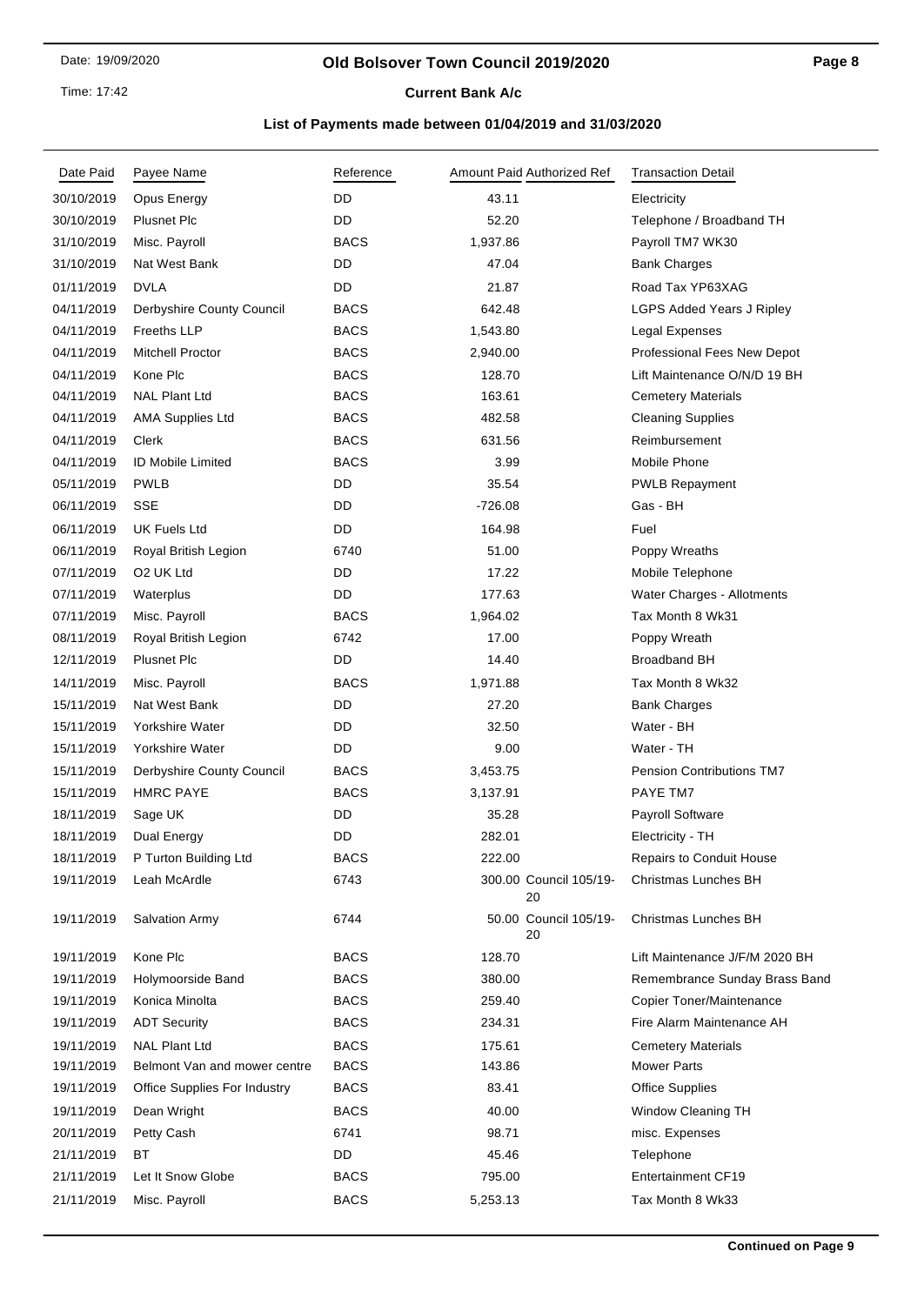Time: 17:42

# **Current Bank A/c**

| <b>DD</b><br>ВT<br>22/11/2019<br>45.47<br>Telphone 01246828133<br>22/11/2019<br>T Ardern Ltd<br><b>BACS</b><br>2,942.94<br>Prof. Fees Tender Doc New Depo<br><b>BACS</b><br>22/11/2019<br>175.00<br>Marina Mae<br>Performance - Poppy Buffet<br><b>BACS</b><br>587.16<br>22/11/2019<br><b>Gilgrass Nurseries</b><br><b>Winter Planting</b><br>Screwfix<br><b>BACS</b><br>40.24<br>Misc Purchases<br>22/11/2019<br>25/11/2019<br><b>SSE</b><br>DD<br>350.22<br>Electricity - BH<br>DD<br>25/11/2019<br><b>SSE</b><br>$-350.22$<br>Electricity - BH<br><b>SSE</b><br>DD<br>Gas - BH<br>25/11/2019<br>350.22<br><b>DD</b><br>25/11/2019<br>Opus Energy<br>172.56<br>Gas - TH<br>25/11/2019<br><b>Personnel Advice and Solutions</b><br>SO<br>120.00<br><b>HR Advice</b><br><b>BACS</b><br>26/11/2019<br>DW Graphic Design<br>300.00<br>Logo Concepts<br>26/11/2019<br>Dean Wright<br><b>BACS</b><br><b>Window Cleaning BH</b><br>80.00<br>28/11/2019<br><b>Bolsover District Council</b><br>DD<br>62.00<br><b>Business Rates - BH</b><br>28/11/2019<br><b>Bolsover District Council</b><br>DD<br>107.00<br><b>Business Rates - Cemetery</b><br><b>BACS</b><br>Tax Month 8 Wk34<br>28/11/2019<br>Misc. Payroll<br>2,049.75<br>DD<br>33.01<br>29/11/2019<br>Nat West Bank<br><b>Bank Charges</b><br>02/12/2019<br><b>BACS</b><br>240.00<br>Solstice Heritage<br>Archaelogical Work - new depot<br>02/12/2019<br>Opus Energy<br>DD<br>164.40<br>Electricity<br>DD<br>763.41<br>02/12/2019<br>Opus Energy<br>Electricity<br>02/12/2019<br><b>Plusnet Plc</b><br>DD<br>54.54<br>Telephone / Internet - TH<br>03/12/2019<br><b>DVLA</b><br>DD<br>22.75<br>Road Tax YP63XAG<br><b>ID Mobile Limited</b><br>DD<br>3.99<br>Mobile Phone<br>04/12/2019<br>04/12/2019<br>UK Fuels Ltd<br>DD<br>236.59<br>Fuel<br>04/12/2019<br>ВT<br><b>BACS</b><br>45.47<br>Telephone - AH Lift<br>ВT<br>DD<br>04/12/2019<br>45.47<br>Telephone BH<br><b>BACS</b><br>Telephone BH<br>04/12/2019<br>ВT<br>-45.47<br>ВT<br>DD<br>04/12/2019<br>45.47<br>Telephone AH<br>04/12/2019<br><b>Balmers GM Ltd</b><br><b>BACS</b><br>74.99<br><b>Batery Charger</b><br>05/12/2019<br><b>Chairs Allowance</b><br>160.00<br><b>Chairs Allowance</b><br>6745<br><b>BACS</b><br>05/12/2019<br>Misc. Payroll<br>1,926.68<br>Payroll TM8 WK35<br>06/12/2019<br>6746<br>162.50<br><b>Office Cleaning</b><br>10/12/2019<br><b>Chairs Allowance</b><br>27.50<br><b>Chairs Allowance</b><br>6747<br>DD<br>10/12/2019<br>Waterplus<br>47.32<br>Water Charges<br>DD<br><b>Water Charges</b><br>10/12/2019<br>Waterplus<br>61.17<br>Clerk / Lights4Fun<br><b>BACS</b><br>109.94<br>Lights - Carr Vale Tree<br>10/12/2019<br>Cooke and Sons<br><b>BACS</b><br>10/12/2019<br>125.00<br>CF Entertainment - Street Orga<br>10/12/2019<br>Cllr J. Rushby<br><b>BACS</b><br>162.00<br>CCF - Cllr J. Rushby<br>Mansfield and Ashfield Broadca<br><b>BACS</b><br>10/12/2019<br>240.00<br>Advertising - CF<br><b>BACS</b><br>10/12/2019<br><b>Oxcroft Limited</b><br>500.00<br>Poppy Buffet<br><b>BACS</b><br><b>Backhills Maintenance</b><br>10/12/2019<br><b>Bolsover Woodlands Enterprise</b><br>672.00<br><b>BACS</b><br>10/12/2019<br>The Joker Entertainment<br>960.00<br><b>CF Street Entertainment</b><br>DD<br>CCTV - BH<br>10/12/2019<br>Vaul Electronic Security<br>4,198.25<br>10/12/2019<br><b>LITE Limited</b><br><b>BACS</b><br>6,003.00<br>Christmas Lights<br><b>Plusnet Plc</b><br>DD<br>12/12/2019<br>14.40<br>Internet - BH<br>Misc. Payroll<br><b>BACS</b><br>Payroll TM9 WK36<br>12/12/2019<br>2,608.57<br>DD<br>13/12/2019<br>Waterplus<br>23.49<br><b>Water Charges</b><br>14/12/2019<br><b>HMRC PAYE</b><br><b>BACS</b><br>2,253.89<br>Tax NI TM9 | Date Paid | Payee Name | Reference | Amount Paid Authorized Ref | <b>Transaction Detail</b> |
|----------------------------------------------------------------------------------------------------------------------------------------------------------------------------------------------------------------------------------------------------------------------------------------------------------------------------------------------------------------------------------------------------------------------------------------------------------------------------------------------------------------------------------------------------------------------------------------------------------------------------------------------------------------------------------------------------------------------------------------------------------------------------------------------------------------------------------------------------------------------------------------------------------------------------------------------------------------------------------------------------------------------------------------------------------------------------------------------------------------------------------------------------------------------------------------------------------------------------------------------------------------------------------------------------------------------------------------------------------------------------------------------------------------------------------------------------------------------------------------------------------------------------------------------------------------------------------------------------------------------------------------------------------------------------------------------------------------------------------------------------------------------------------------------------------------------------------------------------------------------------------------------------------------------------------------------------------------------------------------------------------------------------------------------------------------------------------------------------------------------------------------------------------------------------------------------------------------------------------------------------------------------------------------------------------------------------------------------------------------------------------------------------------------------------------------------------------------------------------------------------------------------------------------------------------------------------------------------------------------------------------------------------------------------------------------------------------------------------------------------------------------------------------------------------------------------------------------------------------------------------------------------------------------------------------------------------------------------------------------------------------------------------------------------------------------------------------------------------------------------------------------------------------------------------------------------------------------------------------------------------------------------------------------------------------------------------------------------------------------------------------------------------------------------------------------------------------------------------------------------------------------------------------------------------------------------------------------------------------------------------------------------------------------------------------------------------------------|-----------|------------|-----------|----------------------------|---------------------------|
|                                                                                                                                                                                                                                                                                                                                                                                                                                                                                                                                                                                                                                                                                                                                                                                                                                                                                                                                                                                                                                                                                                                                                                                                                                                                                                                                                                                                                                                                                                                                                                                                                                                                                                                                                                                                                                                                                                                                                                                                                                                                                                                                                                                                                                                                                                                                                                                                                                                                                                                                                                                                                                                                                                                                                                                                                                                                                                                                                                                                                                                                                                                                                                                                                                                                                                                                                                                                                                                                                                                                                                                                                                                                                                                |           |            |           |                            |                           |
|                                                                                                                                                                                                                                                                                                                                                                                                                                                                                                                                                                                                                                                                                                                                                                                                                                                                                                                                                                                                                                                                                                                                                                                                                                                                                                                                                                                                                                                                                                                                                                                                                                                                                                                                                                                                                                                                                                                                                                                                                                                                                                                                                                                                                                                                                                                                                                                                                                                                                                                                                                                                                                                                                                                                                                                                                                                                                                                                                                                                                                                                                                                                                                                                                                                                                                                                                                                                                                                                                                                                                                                                                                                                                                                |           |            |           |                            |                           |
|                                                                                                                                                                                                                                                                                                                                                                                                                                                                                                                                                                                                                                                                                                                                                                                                                                                                                                                                                                                                                                                                                                                                                                                                                                                                                                                                                                                                                                                                                                                                                                                                                                                                                                                                                                                                                                                                                                                                                                                                                                                                                                                                                                                                                                                                                                                                                                                                                                                                                                                                                                                                                                                                                                                                                                                                                                                                                                                                                                                                                                                                                                                                                                                                                                                                                                                                                                                                                                                                                                                                                                                                                                                                                                                |           |            |           |                            |                           |
|                                                                                                                                                                                                                                                                                                                                                                                                                                                                                                                                                                                                                                                                                                                                                                                                                                                                                                                                                                                                                                                                                                                                                                                                                                                                                                                                                                                                                                                                                                                                                                                                                                                                                                                                                                                                                                                                                                                                                                                                                                                                                                                                                                                                                                                                                                                                                                                                                                                                                                                                                                                                                                                                                                                                                                                                                                                                                                                                                                                                                                                                                                                                                                                                                                                                                                                                                                                                                                                                                                                                                                                                                                                                                                                |           |            |           |                            |                           |
|                                                                                                                                                                                                                                                                                                                                                                                                                                                                                                                                                                                                                                                                                                                                                                                                                                                                                                                                                                                                                                                                                                                                                                                                                                                                                                                                                                                                                                                                                                                                                                                                                                                                                                                                                                                                                                                                                                                                                                                                                                                                                                                                                                                                                                                                                                                                                                                                                                                                                                                                                                                                                                                                                                                                                                                                                                                                                                                                                                                                                                                                                                                                                                                                                                                                                                                                                                                                                                                                                                                                                                                                                                                                                                                |           |            |           |                            |                           |
|                                                                                                                                                                                                                                                                                                                                                                                                                                                                                                                                                                                                                                                                                                                                                                                                                                                                                                                                                                                                                                                                                                                                                                                                                                                                                                                                                                                                                                                                                                                                                                                                                                                                                                                                                                                                                                                                                                                                                                                                                                                                                                                                                                                                                                                                                                                                                                                                                                                                                                                                                                                                                                                                                                                                                                                                                                                                                                                                                                                                                                                                                                                                                                                                                                                                                                                                                                                                                                                                                                                                                                                                                                                                                                                |           |            |           |                            |                           |
|                                                                                                                                                                                                                                                                                                                                                                                                                                                                                                                                                                                                                                                                                                                                                                                                                                                                                                                                                                                                                                                                                                                                                                                                                                                                                                                                                                                                                                                                                                                                                                                                                                                                                                                                                                                                                                                                                                                                                                                                                                                                                                                                                                                                                                                                                                                                                                                                                                                                                                                                                                                                                                                                                                                                                                                                                                                                                                                                                                                                                                                                                                                                                                                                                                                                                                                                                                                                                                                                                                                                                                                                                                                                                                                |           |            |           |                            |                           |
|                                                                                                                                                                                                                                                                                                                                                                                                                                                                                                                                                                                                                                                                                                                                                                                                                                                                                                                                                                                                                                                                                                                                                                                                                                                                                                                                                                                                                                                                                                                                                                                                                                                                                                                                                                                                                                                                                                                                                                                                                                                                                                                                                                                                                                                                                                                                                                                                                                                                                                                                                                                                                                                                                                                                                                                                                                                                                                                                                                                                                                                                                                                                                                                                                                                                                                                                                                                                                                                                                                                                                                                                                                                                                                                |           |            |           |                            |                           |
|                                                                                                                                                                                                                                                                                                                                                                                                                                                                                                                                                                                                                                                                                                                                                                                                                                                                                                                                                                                                                                                                                                                                                                                                                                                                                                                                                                                                                                                                                                                                                                                                                                                                                                                                                                                                                                                                                                                                                                                                                                                                                                                                                                                                                                                                                                                                                                                                                                                                                                                                                                                                                                                                                                                                                                                                                                                                                                                                                                                                                                                                                                                                                                                                                                                                                                                                                                                                                                                                                                                                                                                                                                                                                                                |           |            |           |                            |                           |
|                                                                                                                                                                                                                                                                                                                                                                                                                                                                                                                                                                                                                                                                                                                                                                                                                                                                                                                                                                                                                                                                                                                                                                                                                                                                                                                                                                                                                                                                                                                                                                                                                                                                                                                                                                                                                                                                                                                                                                                                                                                                                                                                                                                                                                                                                                                                                                                                                                                                                                                                                                                                                                                                                                                                                                                                                                                                                                                                                                                                                                                                                                                                                                                                                                                                                                                                                                                                                                                                                                                                                                                                                                                                                                                |           |            |           |                            |                           |
|                                                                                                                                                                                                                                                                                                                                                                                                                                                                                                                                                                                                                                                                                                                                                                                                                                                                                                                                                                                                                                                                                                                                                                                                                                                                                                                                                                                                                                                                                                                                                                                                                                                                                                                                                                                                                                                                                                                                                                                                                                                                                                                                                                                                                                                                                                                                                                                                                                                                                                                                                                                                                                                                                                                                                                                                                                                                                                                                                                                                                                                                                                                                                                                                                                                                                                                                                                                                                                                                                                                                                                                                                                                                                                                |           |            |           |                            |                           |
|                                                                                                                                                                                                                                                                                                                                                                                                                                                                                                                                                                                                                                                                                                                                                                                                                                                                                                                                                                                                                                                                                                                                                                                                                                                                                                                                                                                                                                                                                                                                                                                                                                                                                                                                                                                                                                                                                                                                                                                                                                                                                                                                                                                                                                                                                                                                                                                                                                                                                                                                                                                                                                                                                                                                                                                                                                                                                                                                                                                                                                                                                                                                                                                                                                                                                                                                                                                                                                                                                                                                                                                                                                                                                                                |           |            |           |                            |                           |
|                                                                                                                                                                                                                                                                                                                                                                                                                                                                                                                                                                                                                                                                                                                                                                                                                                                                                                                                                                                                                                                                                                                                                                                                                                                                                                                                                                                                                                                                                                                                                                                                                                                                                                                                                                                                                                                                                                                                                                                                                                                                                                                                                                                                                                                                                                                                                                                                                                                                                                                                                                                                                                                                                                                                                                                                                                                                                                                                                                                                                                                                                                                                                                                                                                                                                                                                                                                                                                                                                                                                                                                                                                                                                                                |           |            |           |                            |                           |
|                                                                                                                                                                                                                                                                                                                                                                                                                                                                                                                                                                                                                                                                                                                                                                                                                                                                                                                                                                                                                                                                                                                                                                                                                                                                                                                                                                                                                                                                                                                                                                                                                                                                                                                                                                                                                                                                                                                                                                                                                                                                                                                                                                                                                                                                                                                                                                                                                                                                                                                                                                                                                                                                                                                                                                                                                                                                                                                                                                                                                                                                                                                                                                                                                                                                                                                                                                                                                                                                                                                                                                                                                                                                                                                |           |            |           |                            |                           |
|                                                                                                                                                                                                                                                                                                                                                                                                                                                                                                                                                                                                                                                                                                                                                                                                                                                                                                                                                                                                                                                                                                                                                                                                                                                                                                                                                                                                                                                                                                                                                                                                                                                                                                                                                                                                                                                                                                                                                                                                                                                                                                                                                                                                                                                                                                                                                                                                                                                                                                                                                                                                                                                                                                                                                                                                                                                                                                                                                                                                                                                                                                                                                                                                                                                                                                                                                                                                                                                                                                                                                                                                                                                                                                                |           |            |           |                            |                           |
|                                                                                                                                                                                                                                                                                                                                                                                                                                                                                                                                                                                                                                                                                                                                                                                                                                                                                                                                                                                                                                                                                                                                                                                                                                                                                                                                                                                                                                                                                                                                                                                                                                                                                                                                                                                                                                                                                                                                                                                                                                                                                                                                                                                                                                                                                                                                                                                                                                                                                                                                                                                                                                                                                                                                                                                                                                                                                                                                                                                                                                                                                                                                                                                                                                                                                                                                                                                                                                                                                                                                                                                                                                                                                                                |           |            |           |                            |                           |
|                                                                                                                                                                                                                                                                                                                                                                                                                                                                                                                                                                                                                                                                                                                                                                                                                                                                                                                                                                                                                                                                                                                                                                                                                                                                                                                                                                                                                                                                                                                                                                                                                                                                                                                                                                                                                                                                                                                                                                                                                                                                                                                                                                                                                                                                                                                                                                                                                                                                                                                                                                                                                                                                                                                                                                                                                                                                                                                                                                                                                                                                                                                                                                                                                                                                                                                                                                                                                                                                                                                                                                                                                                                                                                                |           |            |           |                            |                           |
|                                                                                                                                                                                                                                                                                                                                                                                                                                                                                                                                                                                                                                                                                                                                                                                                                                                                                                                                                                                                                                                                                                                                                                                                                                                                                                                                                                                                                                                                                                                                                                                                                                                                                                                                                                                                                                                                                                                                                                                                                                                                                                                                                                                                                                                                                                                                                                                                                                                                                                                                                                                                                                                                                                                                                                                                                                                                                                                                                                                                                                                                                                                                                                                                                                                                                                                                                                                                                                                                                                                                                                                                                                                                                                                |           |            |           |                            |                           |
|                                                                                                                                                                                                                                                                                                                                                                                                                                                                                                                                                                                                                                                                                                                                                                                                                                                                                                                                                                                                                                                                                                                                                                                                                                                                                                                                                                                                                                                                                                                                                                                                                                                                                                                                                                                                                                                                                                                                                                                                                                                                                                                                                                                                                                                                                                                                                                                                                                                                                                                                                                                                                                                                                                                                                                                                                                                                                                                                                                                                                                                                                                                                                                                                                                                                                                                                                                                                                                                                                                                                                                                                                                                                                                                |           |            |           |                            |                           |
|                                                                                                                                                                                                                                                                                                                                                                                                                                                                                                                                                                                                                                                                                                                                                                                                                                                                                                                                                                                                                                                                                                                                                                                                                                                                                                                                                                                                                                                                                                                                                                                                                                                                                                                                                                                                                                                                                                                                                                                                                                                                                                                                                                                                                                                                                                                                                                                                                                                                                                                                                                                                                                                                                                                                                                                                                                                                                                                                                                                                                                                                                                                                                                                                                                                                                                                                                                                                                                                                                                                                                                                                                                                                                                                |           |            |           |                            |                           |
|                                                                                                                                                                                                                                                                                                                                                                                                                                                                                                                                                                                                                                                                                                                                                                                                                                                                                                                                                                                                                                                                                                                                                                                                                                                                                                                                                                                                                                                                                                                                                                                                                                                                                                                                                                                                                                                                                                                                                                                                                                                                                                                                                                                                                                                                                                                                                                                                                                                                                                                                                                                                                                                                                                                                                                                                                                                                                                                                                                                                                                                                                                                                                                                                                                                                                                                                                                                                                                                                                                                                                                                                                                                                                                                |           |            |           |                            |                           |
|                                                                                                                                                                                                                                                                                                                                                                                                                                                                                                                                                                                                                                                                                                                                                                                                                                                                                                                                                                                                                                                                                                                                                                                                                                                                                                                                                                                                                                                                                                                                                                                                                                                                                                                                                                                                                                                                                                                                                                                                                                                                                                                                                                                                                                                                                                                                                                                                                                                                                                                                                                                                                                                                                                                                                                                                                                                                                                                                                                                                                                                                                                                                                                                                                                                                                                                                                                                                                                                                                                                                                                                                                                                                                                                |           |            |           |                            |                           |
|                                                                                                                                                                                                                                                                                                                                                                                                                                                                                                                                                                                                                                                                                                                                                                                                                                                                                                                                                                                                                                                                                                                                                                                                                                                                                                                                                                                                                                                                                                                                                                                                                                                                                                                                                                                                                                                                                                                                                                                                                                                                                                                                                                                                                                                                                                                                                                                                                                                                                                                                                                                                                                                                                                                                                                                                                                                                                                                                                                                                                                                                                                                                                                                                                                                                                                                                                                                                                                                                                                                                                                                                                                                                                                                |           |            |           |                            |                           |
|                                                                                                                                                                                                                                                                                                                                                                                                                                                                                                                                                                                                                                                                                                                                                                                                                                                                                                                                                                                                                                                                                                                                                                                                                                                                                                                                                                                                                                                                                                                                                                                                                                                                                                                                                                                                                                                                                                                                                                                                                                                                                                                                                                                                                                                                                                                                                                                                                                                                                                                                                                                                                                                                                                                                                                                                                                                                                                                                                                                                                                                                                                                                                                                                                                                                                                                                                                                                                                                                                                                                                                                                                                                                                                                |           |            |           |                            |                           |
|                                                                                                                                                                                                                                                                                                                                                                                                                                                                                                                                                                                                                                                                                                                                                                                                                                                                                                                                                                                                                                                                                                                                                                                                                                                                                                                                                                                                                                                                                                                                                                                                                                                                                                                                                                                                                                                                                                                                                                                                                                                                                                                                                                                                                                                                                                                                                                                                                                                                                                                                                                                                                                                                                                                                                                                                                                                                                                                                                                                                                                                                                                                                                                                                                                                                                                                                                                                                                                                                                                                                                                                                                                                                                                                |           |            |           |                            |                           |
|                                                                                                                                                                                                                                                                                                                                                                                                                                                                                                                                                                                                                                                                                                                                                                                                                                                                                                                                                                                                                                                                                                                                                                                                                                                                                                                                                                                                                                                                                                                                                                                                                                                                                                                                                                                                                                                                                                                                                                                                                                                                                                                                                                                                                                                                                                                                                                                                                                                                                                                                                                                                                                                                                                                                                                                                                                                                                                                                                                                                                                                                                                                                                                                                                                                                                                                                                                                                                                                                                                                                                                                                                                                                                                                |           |            |           |                            |                           |
|                                                                                                                                                                                                                                                                                                                                                                                                                                                                                                                                                                                                                                                                                                                                                                                                                                                                                                                                                                                                                                                                                                                                                                                                                                                                                                                                                                                                                                                                                                                                                                                                                                                                                                                                                                                                                                                                                                                                                                                                                                                                                                                                                                                                                                                                                                                                                                                                                                                                                                                                                                                                                                                                                                                                                                                                                                                                                                                                                                                                                                                                                                                                                                                                                                                                                                                                                                                                                                                                                                                                                                                                                                                                                                                |           |            |           |                            |                           |
|                                                                                                                                                                                                                                                                                                                                                                                                                                                                                                                                                                                                                                                                                                                                                                                                                                                                                                                                                                                                                                                                                                                                                                                                                                                                                                                                                                                                                                                                                                                                                                                                                                                                                                                                                                                                                                                                                                                                                                                                                                                                                                                                                                                                                                                                                                                                                                                                                                                                                                                                                                                                                                                                                                                                                                                                                                                                                                                                                                                                                                                                                                                                                                                                                                                                                                                                                                                                                                                                                                                                                                                                                                                                                                                |           |            |           |                            |                           |
|                                                                                                                                                                                                                                                                                                                                                                                                                                                                                                                                                                                                                                                                                                                                                                                                                                                                                                                                                                                                                                                                                                                                                                                                                                                                                                                                                                                                                                                                                                                                                                                                                                                                                                                                                                                                                                                                                                                                                                                                                                                                                                                                                                                                                                                                                                                                                                                                                                                                                                                                                                                                                                                                                                                                                                                                                                                                                                                                                                                                                                                                                                                                                                                                                                                                                                                                                                                                                                                                                                                                                                                                                                                                                                                |           |            |           |                            |                           |
|                                                                                                                                                                                                                                                                                                                                                                                                                                                                                                                                                                                                                                                                                                                                                                                                                                                                                                                                                                                                                                                                                                                                                                                                                                                                                                                                                                                                                                                                                                                                                                                                                                                                                                                                                                                                                                                                                                                                                                                                                                                                                                                                                                                                                                                                                                                                                                                                                                                                                                                                                                                                                                                                                                                                                                                                                                                                                                                                                                                                                                                                                                                                                                                                                                                                                                                                                                                                                                                                                                                                                                                                                                                                                                                |           |            |           |                            |                           |
|                                                                                                                                                                                                                                                                                                                                                                                                                                                                                                                                                                                                                                                                                                                                                                                                                                                                                                                                                                                                                                                                                                                                                                                                                                                                                                                                                                                                                                                                                                                                                                                                                                                                                                                                                                                                                                                                                                                                                                                                                                                                                                                                                                                                                                                                                                                                                                                                                                                                                                                                                                                                                                                                                                                                                                                                                                                                                                                                                                                                                                                                                                                                                                                                                                                                                                                                                                                                                                                                                                                                                                                                                                                                                                                |           |            |           |                            |                           |
|                                                                                                                                                                                                                                                                                                                                                                                                                                                                                                                                                                                                                                                                                                                                                                                                                                                                                                                                                                                                                                                                                                                                                                                                                                                                                                                                                                                                                                                                                                                                                                                                                                                                                                                                                                                                                                                                                                                                                                                                                                                                                                                                                                                                                                                                                                                                                                                                                                                                                                                                                                                                                                                                                                                                                                                                                                                                                                                                                                                                                                                                                                                                                                                                                                                                                                                                                                                                                                                                                                                                                                                                                                                                                                                |           |            |           |                            |                           |
|                                                                                                                                                                                                                                                                                                                                                                                                                                                                                                                                                                                                                                                                                                                                                                                                                                                                                                                                                                                                                                                                                                                                                                                                                                                                                                                                                                                                                                                                                                                                                                                                                                                                                                                                                                                                                                                                                                                                                                                                                                                                                                                                                                                                                                                                                                                                                                                                                                                                                                                                                                                                                                                                                                                                                                                                                                                                                                                                                                                                                                                                                                                                                                                                                                                                                                                                                                                                                                                                                                                                                                                                                                                                                                                |           |            |           |                            |                           |
|                                                                                                                                                                                                                                                                                                                                                                                                                                                                                                                                                                                                                                                                                                                                                                                                                                                                                                                                                                                                                                                                                                                                                                                                                                                                                                                                                                                                                                                                                                                                                                                                                                                                                                                                                                                                                                                                                                                                                                                                                                                                                                                                                                                                                                                                                                                                                                                                                                                                                                                                                                                                                                                                                                                                                                                                                                                                                                                                                                                                                                                                                                                                                                                                                                                                                                                                                                                                                                                                                                                                                                                                                                                                                                                |           |            |           |                            |                           |
|                                                                                                                                                                                                                                                                                                                                                                                                                                                                                                                                                                                                                                                                                                                                                                                                                                                                                                                                                                                                                                                                                                                                                                                                                                                                                                                                                                                                                                                                                                                                                                                                                                                                                                                                                                                                                                                                                                                                                                                                                                                                                                                                                                                                                                                                                                                                                                                                                                                                                                                                                                                                                                                                                                                                                                                                                                                                                                                                                                                                                                                                                                                                                                                                                                                                                                                                                                                                                                                                                                                                                                                                                                                                                                                |           |            |           |                            |                           |
|                                                                                                                                                                                                                                                                                                                                                                                                                                                                                                                                                                                                                                                                                                                                                                                                                                                                                                                                                                                                                                                                                                                                                                                                                                                                                                                                                                                                                                                                                                                                                                                                                                                                                                                                                                                                                                                                                                                                                                                                                                                                                                                                                                                                                                                                                                                                                                                                                                                                                                                                                                                                                                                                                                                                                                                                                                                                                                                                                                                                                                                                                                                                                                                                                                                                                                                                                                                                                                                                                                                                                                                                                                                                                                                |           |            |           |                            |                           |
|                                                                                                                                                                                                                                                                                                                                                                                                                                                                                                                                                                                                                                                                                                                                                                                                                                                                                                                                                                                                                                                                                                                                                                                                                                                                                                                                                                                                                                                                                                                                                                                                                                                                                                                                                                                                                                                                                                                                                                                                                                                                                                                                                                                                                                                                                                                                                                                                                                                                                                                                                                                                                                                                                                                                                                                                                                                                                                                                                                                                                                                                                                                                                                                                                                                                                                                                                                                                                                                                                                                                                                                                                                                                                                                |           |            |           |                            |                           |
|                                                                                                                                                                                                                                                                                                                                                                                                                                                                                                                                                                                                                                                                                                                                                                                                                                                                                                                                                                                                                                                                                                                                                                                                                                                                                                                                                                                                                                                                                                                                                                                                                                                                                                                                                                                                                                                                                                                                                                                                                                                                                                                                                                                                                                                                                                                                                                                                                                                                                                                                                                                                                                                                                                                                                                                                                                                                                                                                                                                                                                                                                                                                                                                                                                                                                                                                                                                                                                                                                                                                                                                                                                                                                                                |           |            |           |                            |                           |
|                                                                                                                                                                                                                                                                                                                                                                                                                                                                                                                                                                                                                                                                                                                                                                                                                                                                                                                                                                                                                                                                                                                                                                                                                                                                                                                                                                                                                                                                                                                                                                                                                                                                                                                                                                                                                                                                                                                                                                                                                                                                                                                                                                                                                                                                                                                                                                                                                                                                                                                                                                                                                                                                                                                                                                                                                                                                                                                                                                                                                                                                                                                                                                                                                                                                                                                                                                                                                                                                                                                                                                                                                                                                                                                |           |            |           |                            |                           |
|                                                                                                                                                                                                                                                                                                                                                                                                                                                                                                                                                                                                                                                                                                                                                                                                                                                                                                                                                                                                                                                                                                                                                                                                                                                                                                                                                                                                                                                                                                                                                                                                                                                                                                                                                                                                                                                                                                                                                                                                                                                                                                                                                                                                                                                                                                                                                                                                                                                                                                                                                                                                                                                                                                                                                                                                                                                                                                                                                                                                                                                                                                                                                                                                                                                                                                                                                                                                                                                                                                                                                                                                                                                                                                                |           |            |           |                            |                           |
|                                                                                                                                                                                                                                                                                                                                                                                                                                                                                                                                                                                                                                                                                                                                                                                                                                                                                                                                                                                                                                                                                                                                                                                                                                                                                                                                                                                                                                                                                                                                                                                                                                                                                                                                                                                                                                                                                                                                                                                                                                                                                                                                                                                                                                                                                                                                                                                                                                                                                                                                                                                                                                                                                                                                                                                                                                                                                                                                                                                                                                                                                                                                                                                                                                                                                                                                                                                                                                                                                                                                                                                                                                                                                                                |           |            |           |                            |                           |
|                                                                                                                                                                                                                                                                                                                                                                                                                                                                                                                                                                                                                                                                                                                                                                                                                                                                                                                                                                                                                                                                                                                                                                                                                                                                                                                                                                                                                                                                                                                                                                                                                                                                                                                                                                                                                                                                                                                                                                                                                                                                                                                                                                                                                                                                                                                                                                                                                                                                                                                                                                                                                                                                                                                                                                                                                                                                                                                                                                                                                                                                                                                                                                                                                                                                                                                                                                                                                                                                                                                                                                                                                                                                                                                |           |            |           |                            |                           |
|                                                                                                                                                                                                                                                                                                                                                                                                                                                                                                                                                                                                                                                                                                                                                                                                                                                                                                                                                                                                                                                                                                                                                                                                                                                                                                                                                                                                                                                                                                                                                                                                                                                                                                                                                                                                                                                                                                                                                                                                                                                                                                                                                                                                                                                                                                                                                                                                                                                                                                                                                                                                                                                                                                                                                                                                                                                                                                                                                                                                                                                                                                                                                                                                                                                                                                                                                                                                                                                                                                                                                                                                                                                                                                                |           |            |           |                            |                           |
|                                                                                                                                                                                                                                                                                                                                                                                                                                                                                                                                                                                                                                                                                                                                                                                                                                                                                                                                                                                                                                                                                                                                                                                                                                                                                                                                                                                                                                                                                                                                                                                                                                                                                                                                                                                                                                                                                                                                                                                                                                                                                                                                                                                                                                                                                                                                                                                                                                                                                                                                                                                                                                                                                                                                                                                                                                                                                                                                                                                                                                                                                                                                                                                                                                                                                                                                                                                                                                                                                                                                                                                                                                                                                                                |           |            |           |                            |                           |
|                                                                                                                                                                                                                                                                                                                                                                                                                                                                                                                                                                                                                                                                                                                                                                                                                                                                                                                                                                                                                                                                                                                                                                                                                                                                                                                                                                                                                                                                                                                                                                                                                                                                                                                                                                                                                                                                                                                                                                                                                                                                                                                                                                                                                                                                                                                                                                                                                                                                                                                                                                                                                                                                                                                                                                                                                                                                                                                                                                                                                                                                                                                                                                                                                                                                                                                                                                                                                                                                                                                                                                                                                                                                                                                |           |            |           |                            |                           |
|                                                                                                                                                                                                                                                                                                                                                                                                                                                                                                                                                                                                                                                                                                                                                                                                                                                                                                                                                                                                                                                                                                                                                                                                                                                                                                                                                                                                                                                                                                                                                                                                                                                                                                                                                                                                                                                                                                                                                                                                                                                                                                                                                                                                                                                                                                                                                                                                                                                                                                                                                                                                                                                                                                                                                                                                                                                                                                                                                                                                                                                                                                                                                                                                                                                                                                                                                                                                                                                                                                                                                                                                                                                                                                                |           |            |           |                            |                           |
|                                                                                                                                                                                                                                                                                                                                                                                                                                                                                                                                                                                                                                                                                                                                                                                                                                                                                                                                                                                                                                                                                                                                                                                                                                                                                                                                                                                                                                                                                                                                                                                                                                                                                                                                                                                                                                                                                                                                                                                                                                                                                                                                                                                                                                                                                                                                                                                                                                                                                                                                                                                                                                                                                                                                                                                                                                                                                                                                                                                                                                                                                                                                                                                                                                                                                                                                                                                                                                                                                                                                                                                                                                                                                                                |           |            |           |                            |                           |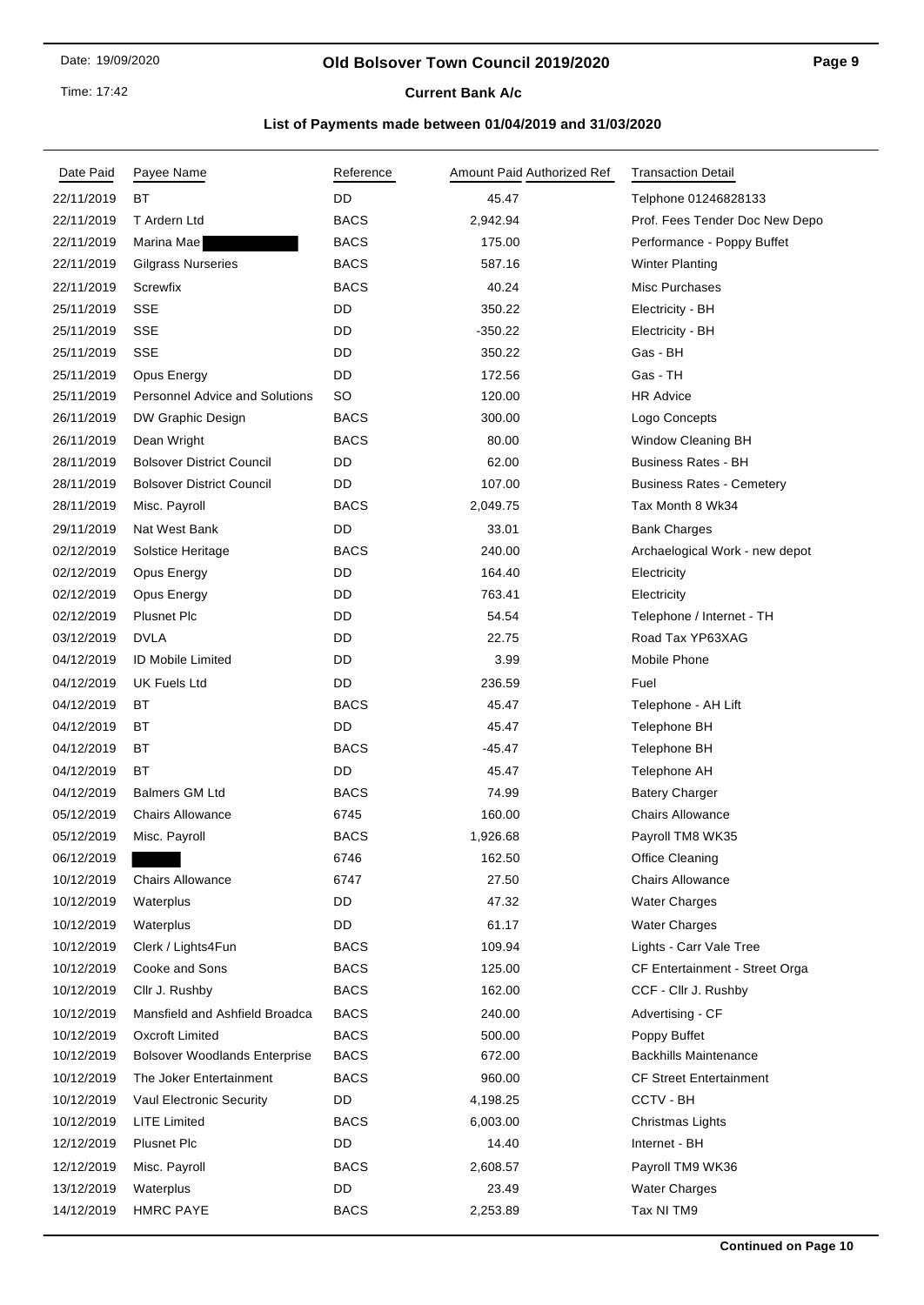### **Old Bolsover Town Council 2019/2020**

**Current Bank A/c** 

| DD<br>16/12/2019<br>Yorkshire Water<br>32.50<br><b>Water Charges</b><br>DD<br>Yorkshire Water<br>9.00<br>16/12/2019<br><b>Water Charges</b><br>DD<br>23.85<br><b>Water Charges</b><br>16/12/2019<br>Waterplus<br>DD<br>35.28<br>Payroll Software<br>16/12/2019<br>Sage UK<br>DD<br>28.68<br>16/12/2019<br>Nat West Bank<br><b>Bankline Charges</b><br><b>BACS</b><br>16/12/2019<br><b>Andrew Tebbs</b><br>2,400.00<br>Fred Kitchen Bench Stage Payme<br>16/12/2019<br><b>AJG Promotions</b><br><b>BACS</b><br>PA / Compere CF19<br>850.00<br><b>BACS</b><br><b>Christmas Trees</b><br>16/12/2019<br><b>Pierrepont Settlement</b><br>777.00<br><b>BACS</b><br>Solar Christmas Trees CV<br>16/12/2019<br>648.00<br>Plantscape<br>St John Ambulance<br><b>BACS</b><br><b>First Aid Cover Fireworks</b><br>16/12/2019<br>115.20<br>17/12/2019<br>Dual Energy<br>DD<br>262.84<br>Electricity - BH<br>17/12/2019<br><b>HMRC PAYE</b><br><b>BACS</b><br><b>PAYE TM8</b><br>3,260.31<br><b>BACS</b><br><b>Pension Costs TM8</b><br>17/12/2019<br>Derbyshire County Council<br>3,901.12<br><b>BACS</b><br>Misc. Payroll<br>Payroll TM9 WK37<br>19/12/2019<br>5,210.38<br>Go Cardless<br>DD<br>Security Verification<br>20/12/2019<br>0.01<br><b>Personnel Advice and Solutions</b><br>SO<br>120.00<br>23/12/2019<br><b>HR Support</b><br>DD<br>23/12/2019<br><b>SSE</b><br>Gas - BH<br>579.81<br>SSE<br>DD<br>Gas-BH<br>23/12/2019<br>$-579.81$<br><b>SSE</b><br>DD<br>512.29<br>Gas - BH<br>23/12/2019<br>Misc. Payroll<br><b>BACS</b><br>2,890.49<br>Payroll TM9 WK38<br>24/12/2019<br><b>BACS</b><br>Gas - TH<br>27/12/2019<br>Opus Energy<br>338.03<br>27/12/2019<br><b>Ground Guards Ltd</b><br><b>BACS</b><br>1,110.00<br><b>Protective Mats</b><br><b>BACS</b><br>27/12/2019<br><b>Vault Electronic Security</b><br>564.00<br>Alarm Maintenance / Monitoring<br><b>BACS</b><br>27/12/2019<br>328.88<br><b>AMA Supplies Ltd</b><br><b>Cleaning Materials</b><br><b>BACS</b><br>89.91<br>27/12/2019<br>Clerk / Amazon<br><b>Laminating Pouches</b><br><b>Tractor Parts</b><br>27/12/2019<br><b>BACS</b><br>66.43<br>Geoff Matthews engineers<br><b>BACS</b><br>27/12/2019<br><b>Office Supplies For Industry</b><br>64.80<br>Stationery<br><b>BACS</b><br>27/12/2019<br>60.00<br>Backhills / Castle Lane Mainte<br>David Gale Landscapes<br><b>BACS</b><br>27/12/2019<br>Screwfix<br>38.33<br><b>Events Equipment</b><br>27/12/2019<br>DD<br>9.21<br>Opus Energy<br><b>Electricity - DEP</b><br>30/12/2019<br><b>BACS</b><br>35.99<br>Electricity - MP<br>Opus Energy<br><b>BACS</b><br>Opus Energy<br>78.27<br>Electricity - Dep<br>30/12/2019<br>30/12/2019<br><b>Bolsover District Council</b><br>DD<br>62.00<br><b>Business Rates</b><br>107.00<br>30/12/2019<br><b>Bolsover District Council</b><br>DD<br><b>Business Rates</b><br>DD<br>73.41<br>30/12/2019<br>Opus Energy<br>Electricity - TH<br>Nat West Bank<br>DD<br>39.86<br><b>Bank Charges</b><br>31/12/2019<br>02/01/2020<br><b>Plusnet Plc</b><br>DD<br>58.92<br>Telephone / Broadband<br><b>DVLA</b><br>02/01/2020<br>DD<br>22.75<br>Road Tax YP63XAG<br><b>BACS</b><br>02/01/2020<br>Misc. Payroll<br>2,068.58<br>Payroll M9 W39<br>03/01/2020<br>ID Mobile Limited<br>3.99<br>3.99<br>Mobile Phone<br>08/01/2020<br><b>UK Fuels Ltd</b><br>DD<br>144.36<br>Fuel<br>09/01/2020<br>Misc. Payroll<br><b>BACS</b><br>2,034.39<br>Payroll TM10 WK40<br>Post Office<br>6749<br>10/01/2020<br>122.00<br>Postage Stamps<br><b>Plusnet Plc</b><br>DD<br>14.40<br>Broadband - BH<br>13/01/2020<br>MOT Van<br>13/01/2020<br>DCK & L Autos<br>6748<br>50.00<br>Gifted with Love<br>6750<br>50.00<br>Best Dressed Window CF19<br>14/01/2020<br><b>BACS</b><br>Window Cleaning<br>14/01/2020<br>Dean Wright<br>170.00 | Date Paid | Payee Name | Reference | Amount Paid Authorized Ref | <b>Transaction Detail</b> |
|-----------------------------------------------------------------------------------------------------------------------------------------------------------------------------------------------------------------------------------------------------------------------------------------------------------------------------------------------------------------------------------------------------------------------------------------------------------------------------------------------------------------------------------------------------------------------------------------------------------------------------------------------------------------------------------------------------------------------------------------------------------------------------------------------------------------------------------------------------------------------------------------------------------------------------------------------------------------------------------------------------------------------------------------------------------------------------------------------------------------------------------------------------------------------------------------------------------------------------------------------------------------------------------------------------------------------------------------------------------------------------------------------------------------------------------------------------------------------------------------------------------------------------------------------------------------------------------------------------------------------------------------------------------------------------------------------------------------------------------------------------------------------------------------------------------------------------------------------------------------------------------------------------------------------------------------------------------------------------------------------------------------------------------------------------------------------------------------------------------------------------------------------------------------------------------------------------------------------------------------------------------------------------------------------------------------------------------------------------------------------------------------------------------------------------------------------------------------------------------------------------------------------------------------------------------------------------------------------------------------------------------------------------------------------------------------------------------------------------------------------------------------------------------------------------------------------------------------------------------------------------------------------------------------------------------------------------------------------------------------------------------------------------------------------------------------------------------------------------------------------------------------------------------------------------------------------------------------------------------------------------------------------------------------------------------------------------------------------------------------------------------------------------------------------------------------------------------------------------------------------------------------------------------------------------------------------------------------------------------------------------------------------------------------------------------------------------------------------------------------------------------------------|-----------|------------|-----------|----------------------------|---------------------------|
|                                                                                                                                                                                                                                                                                                                                                                                                                                                                                                                                                                                                                                                                                                                                                                                                                                                                                                                                                                                                                                                                                                                                                                                                                                                                                                                                                                                                                                                                                                                                                                                                                                                                                                                                                                                                                                                                                                                                                                                                                                                                                                                                                                                                                                                                                                                                                                                                                                                                                                                                                                                                                                                                                                                                                                                                                                                                                                                                                                                                                                                                                                                                                                                                                                                                                                                                                                                                                                                                                                                                                                                                                                                                                                                                                                       |           |            |           |                            |                           |
|                                                                                                                                                                                                                                                                                                                                                                                                                                                                                                                                                                                                                                                                                                                                                                                                                                                                                                                                                                                                                                                                                                                                                                                                                                                                                                                                                                                                                                                                                                                                                                                                                                                                                                                                                                                                                                                                                                                                                                                                                                                                                                                                                                                                                                                                                                                                                                                                                                                                                                                                                                                                                                                                                                                                                                                                                                                                                                                                                                                                                                                                                                                                                                                                                                                                                                                                                                                                                                                                                                                                                                                                                                                                                                                                                                       |           |            |           |                            |                           |
|                                                                                                                                                                                                                                                                                                                                                                                                                                                                                                                                                                                                                                                                                                                                                                                                                                                                                                                                                                                                                                                                                                                                                                                                                                                                                                                                                                                                                                                                                                                                                                                                                                                                                                                                                                                                                                                                                                                                                                                                                                                                                                                                                                                                                                                                                                                                                                                                                                                                                                                                                                                                                                                                                                                                                                                                                                                                                                                                                                                                                                                                                                                                                                                                                                                                                                                                                                                                                                                                                                                                                                                                                                                                                                                                                                       |           |            |           |                            |                           |
|                                                                                                                                                                                                                                                                                                                                                                                                                                                                                                                                                                                                                                                                                                                                                                                                                                                                                                                                                                                                                                                                                                                                                                                                                                                                                                                                                                                                                                                                                                                                                                                                                                                                                                                                                                                                                                                                                                                                                                                                                                                                                                                                                                                                                                                                                                                                                                                                                                                                                                                                                                                                                                                                                                                                                                                                                                                                                                                                                                                                                                                                                                                                                                                                                                                                                                                                                                                                                                                                                                                                                                                                                                                                                                                                                                       |           |            |           |                            |                           |
|                                                                                                                                                                                                                                                                                                                                                                                                                                                                                                                                                                                                                                                                                                                                                                                                                                                                                                                                                                                                                                                                                                                                                                                                                                                                                                                                                                                                                                                                                                                                                                                                                                                                                                                                                                                                                                                                                                                                                                                                                                                                                                                                                                                                                                                                                                                                                                                                                                                                                                                                                                                                                                                                                                                                                                                                                                                                                                                                                                                                                                                                                                                                                                                                                                                                                                                                                                                                                                                                                                                                                                                                                                                                                                                                                                       |           |            |           |                            |                           |
|                                                                                                                                                                                                                                                                                                                                                                                                                                                                                                                                                                                                                                                                                                                                                                                                                                                                                                                                                                                                                                                                                                                                                                                                                                                                                                                                                                                                                                                                                                                                                                                                                                                                                                                                                                                                                                                                                                                                                                                                                                                                                                                                                                                                                                                                                                                                                                                                                                                                                                                                                                                                                                                                                                                                                                                                                                                                                                                                                                                                                                                                                                                                                                                                                                                                                                                                                                                                                                                                                                                                                                                                                                                                                                                                                                       |           |            |           |                            |                           |
|                                                                                                                                                                                                                                                                                                                                                                                                                                                                                                                                                                                                                                                                                                                                                                                                                                                                                                                                                                                                                                                                                                                                                                                                                                                                                                                                                                                                                                                                                                                                                                                                                                                                                                                                                                                                                                                                                                                                                                                                                                                                                                                                                                                                                                                                                                                                                                                                                                                                                                                                                                                                                                                                                                                                                                                                                                                                                                                                                                                                                                                                                                                                                                                                                                                                                                                                                                                                                                                                                                                                                                                                                                                                                                                                                                       |           |            |           |                            |                           |
|                                                                                                                                                                                                                                                                                                                                                                                                                                                                                                                                                                                                                                                                                                                                                                                                                                                                                                                                                                                                                                                                                                                                                                                                                                                                                                                                                                                                                                                                                                                                                                                                                                                                                                                                                                                                                                                                                                                                                                                                                                                                                                                                                                                                                                                                                                                                                                                                                                                                                                                                                                                                                                                                                                                                                                                                                                                                                                                                                                                                                                                                                                                                                                                                                                                                                                                                                                                                                                                                                                                                                                                                                                                                                                                                                                       |           |            |           |                            |                           |
|                                                                                                                                                                                                                                                                                                                                                                                                                                                                                                                                                                                                                                                                                                                                                                                                                                                                                                                                                                                                                                                                                                                                                                                                                                                                                                                                                                                                                                                                                                                                                                                                                                                                                                                                                                                                                                                                                                                                                                                                                                                                                                                                                                                                                                                                                                                                                                                                                                                                                                                                                                                                                                                                                                                                                                                                                                                                                                                                                                                                                                                                                                                                                                                                                                                                                                                                                                                                                                                                                                                                                                                                                                                                                                                                                                       |           |            |           |                            |                           |
|                                                                                                                                                                                                                                                                                                                                                                                                                                                                                                                                                                                                                                                                                                                                                                                                                                                                                                                                                                                                                                                                                                                                                                                                                                                                                                                                                                                                                                                                                                                                                                                                                                                                                                                                                                                                                                                                                                                                                                                                                                                                                                                                                                                                                                                                                                                                                                                                                                                                                                                                                                                                                                                                                                                                                                                                                                                                                                                                                                                                                                                                                                                                                                                                                                                                                                                                                                                                                                                                                                                                                                                                                                                                                                                                                                       |           |            |           |                            |                           |
|                                                                                                                                                                                                                                                                                                                                                                                                                                                                                                                                                                                                                                                                                                                                                                                                                                                                                                                                                                                                                                                                                                                                                                                                                                                                                                                                                                                                                                                                                                                                                                                                                                                                                                                                                                                                                                                                                                                                                                                                                                                                                                                                                                                                                                                                                                                                                                                                                                                                                                                                                                                                                                                                                                                                                                                                                                                                                                                                                                                                                                                                                                                                                                                                                                                                                                                                                                                                                                                                                                                                                                                                                                                                                                                                                                       |           |            |           |                            |                           |
|                                                                                                                                                                                                                                                                                                                                                                                                                                                                                                                                                                                                                                                                                                                                                                                                                                                                                                                                                                                                                                                                                                                                                                                                                                                                                                                                                                                                                                                                                                                                                                                                                                                                                                                                                                                                                                                                                                                                                                                                                                                                                                                                                                                                                                                                                                                                                                                                                                                                                                                                                                                                                                                                                                                                                                                                                                                                                                                                                                                                                                                                                                                                                                                                                                                                                                                                                                                                                                                                                                                                                                                                                                                                                                                                                                       |           |            |           |                            |                           |
|                                                                                                                                                                                                                                                                                                                                                                                                                                                                                                                                                                                                                                                                                                                                                                                                                                                                                                                                                                                                                                                                                                                                                                                                                                                                                                                                                                                                                                                                                                                                                                                                                                                                                                                                                                                                                                                                                                                                                                                                                                                                                                                                                                                                                                                                                                                                                                                                                                                                                                                                                                                                                                                                                                                                                                                                                                                                                                                                                                                                                                                                                                                                                                                                                                                                                                                                                                                                                                                                                                                                                                                                                                                                                                                                                                       |           |            |           |                            |                           |
|                                                                                                                                                                                                                                                                                                                                                                                                                                                                                                                                                                                                                                                                                                                                                                                                                                                                                                                                                                                                                                                                                                                                                                                                                                                                                                                                                                                                                                                                                                                                                                                                                                                                                                                                                                                                                                                                                                                                                                                                                                                                                                                                                                                                                                                                                                                                                                                                                                                                                                                                                                                                                                                                                                                                                                                                                                                                                                                                                                                                                                                                                                                                                                                                                                                                                                                                                                                                                                                                                                                                                                                                                                                                                                                                                                       |           |            |           |                            |                           |
|                                                                                                                                                                                                                                                                                                                                                                                                                                                                                                                                                                                                                                                                                                                                                                                                                                                                                                                                                                                                                                                                                                                                                                                                                                                                                                                                                                                                                                                                                                                                                                                                                                                                                                                                                                                                                                                                                                                                                                                                                                                                                                                                                                                                                                                                                                                                                                                                                                                                                                                                                                                                                                                                                                                                                                                                                                                                                                                                                                                                                                                                                                                                                                                                                                                                                                                                                                                                                                                                                                                                                                                                                                                                                                                                                                       |           |            |           |                            |                           |
|                                                                                                                                                                                                                                                                                                                                                                                                                                                                                                                                                                                                                                                                                                                                                                                                                                                                                                                                                                                                                                                                                                                                                                                                                                                                                                                                                                                                                                                                                                                                                                                                                                                                                                                                                                                                                                                                                                                                                                                                                                                                                                                                                                                                                                                                                                                                                                                                                                                                                                                                                                                                                                                                                                                                                                                                                                                                                                                                                                                                                                                                                                                                                                                                                                                                                                                                                                                                                                                                                                                                                                                                                                                                                                                                                                       |           |            |           |                            |                           |
|                                                                                                                                                                                                                                                                                                                                                                                                                                                                                                                                                                                                                                                                                                                                                                                                                                                                                                                                                                                                                                                                                                                                                                                                                                                                                                                                                                                                                                                                                                                                                                                                                                                                                                                                                                                                                                                                                                                                                                                                                                                                                                                                                                                                                                                                                                                                                                                                                                                                                                                                                                                                                                                                                                                                                                                                                                                                                                                                                                                                                                                                                                                                                                                                                                                                                                                                                                                                                                                                                                                                                                                                                                                                                                                                                                       |           |            |           |                            |                           |
|                                                                                                                                                                                                                                                                                                                                                                                                                                                                                                                                                                                                                                                                                                                                                                                                                                                                                                                                                                                                                                                                                                                                                                                                                                                                                                                                                                                                                                                                                                                                                                                                                                                                                                                                                                                                                                                                                                                                                                                                                                                                                                                                                                                                                                                                                                                                                                                                                                                                                                                                                                                                                                                                                                                                                                                                                                                                                                                                                                                                                                                                                                                                                                                                                                                                                                                                                                                                                                                                                                                                                                                                                                                                                                                                                                       |           |            |           |                            |                           |
|                                                                                                                                                                                                                                                                                                                                                                                                                                                                                                                                                                                                                                                                                                                                                                                                                                                                                                                                                                                                                                                                                                                                                                                                                                                                                                                                                                                                                                                                                                                                                                                                                                                                                                                                                                                                                                                                                                                                                                                                                                                                                                                                                                                                                                                                                                                                                                                                                                                                                                                                                                                                                                                                                                                                                                                                                                                                                                                                                                                                                                                                                                                                                                                                                                                                                                                                                                                                                                                                                                                                                                                                                                                                                                                                                                       |           |            |           |                            |                           |
|                                                                                                                                                                                                                                                                                                                                                                                                                                                                                                                                                                                                                                                                                                                                                                                                                                                                                                                                                                                                                                                                                                                                                                                                                                                                                                                                                                                                                                                                                                                                                                                                                                                                                                                                                                                                                                                                                                                                                                                                                                                                                                                                                                                                                                                                                                                                                                                                                                                                                                                                                                                                                                                                                                                                                                                                                                                                                                                                                                                                                                                                                                                                                                                                                                                                                                                                                                                                                                                                                                                                                                                                                                                                                                                                                                       |           |            |           |                            |                           |
|                                                                                                                                                                                                                                                                                                                                                                                                                                                                                                                                                                                                                                                                                                                                                                                                                                                                                                                                                                                                                                                                                                                                                                                                                                                                                                                                                                                                                                                                                                                                                                                                                                                                                                                                                                                                                                                                                                                                                                                                                                                                                                                                                                                                                                                                                                                                                                                                                                                                                                                                                                                                                                                                                                                                                                                                                                                                                                                                                                                                                                                                                                                                                                                                                                                                                                                                                                                                                                                                                                                                                                                                                                                                                                                                                                       |           |            |           |                            |                           |
|                                                                                                                                                                                                                                                                                                                                                                                                                                                                                                                                                                                                                                                                                                                                                                                                                                                                                                                                                                                                                                                                                                                                                                                                                                                                                                                                                                                                                                                                                                                                                                                                                                                                                                                                                                                                                                                                                                                                                                                                                                                                                                                                                                                                                                                                                                                                                                                                                                                                                                                                                                                                                                                                                                                                                                                                                                                                                                                                                                                                                                                                                                                                                                                                                                                                                                                                                                                                                                                                                                                                                                                                                                                                                                                                                                       |           |            |           |                            |                           |
|                                                                                                                                                                                                                                                                                                                                                                                                                                                                                                                                                                                                                                                                                                                                                                                                                                                                                                                                                                                                                                                                                                                                                                                                                                                                                                                                                                                                                                                                                                                                                                                                                                                                                                                                                                                                                                                                                                                                                                                                                                                                                                                                                                                                                                                                                                                                                                                                                                                                                                                                                                                                                                                                                                                                                                                                                                                                                                                                                                                                                                                                                                                                                                                                                                                                                                                                                                                                                                                                                                                                                                                                                                                                                                                                                                       |           |            |           |                            |                           |
|                                                                                                                                                                                                                                                                                                                                                                                                                                                                                                                                                                                                                                                                                                                                                                                                                                                                                                                                                                                                                                                                                                                                                                                                                                                                                                                                                                                                                                                                                                                                                                                                                                                                                                                                                                                                                                                                                                                                                                                                                                                                                                                                                                                                                                                                                                                                                                                                                                                                                                                                                                                                                                                                                                                                                                                                                                                                                                                                                                                                                                                                                                                                                                                                                                                                                                                                                                                                                                                                                                                                                                                                                                                                                                                                                                       |           |            |           |                            |                           |
|                                                                                                                                                                                                                                                                                                                                                                                                                                                                                                                                                                                                                                                                                                                                                                                                                                                                                                                                                                                                                                                                                                                                                                                                                                                                                                                                                                                                                                                                                                                                                                                                                                                                                                                                                                                                                                                                                                                                                                                                                                                                                                                                                                                                                                                                                                                                                                                                                                                                                                                                                                                                                                                                                                                                                                                                                                                                                                                                                                                                                                                                                                                                                                                                                                                                                                                                                                                                                                                                                                                                                                                                                                                                                                                                                                       |           |            |           |                            |                           |
|                                                                                                                                                                                                                                                                                                                                                                                                                                                                                                                                                                                                                                                                                                                                                                                                                                                                                                                                                                                                                                                                                                                                                                                                                                                                                                                                                                                                                                                                                                                                                                                                                                                                                                                                                                                                                                                                                                                                                                                                                                                                                                                                                                                                                                                                                                                                                                                                                                                                                                                                                                                                                                                                                                                                                                                                                                                                                                                                                                                                                                                                                                                                                                                                                                                                                                                                                                                                                                                                                                                                                                                                                                                                                                                                                                       |           |            |           |                            |                           |
|                                                                                                                                                                                                                                                                                                                                                                                                                                                                                                                                                                                                                                                                                                                                                                                                                                                                                                                                                                                                                                                                                                                                                                                                                                                                                                                                                                                                                                                                                                                                                                                                                                                                                                                                                                                                                                                                                                                                                                                                                                                                                                                                                                                                                                                                                                                                                                                                                                                                                                                                                                                                                                                                                                                                                                                                                                                                                                                                                                                                                                                                                                                                                                                                                                                                                                                                                                                                                                                                                                                                                                                                                                                                                                                                                                       |           |            |           |                            |                           |
|                                                                                                                                                                                                                                                                                                                                                                                                                                                                                                                                                                                                                                                                                                                                                                                                                                                                                                                                                                                                                                                                                                                                                                                                                                                                                                                                                                                                                                                                                                                                                                                                                                                                                                                                                                                                                                                                                                                                                                                                                                                                                                                                                                                                                                                                                                                                                                                                                                                                                                                                                                                                                                                                                                                                                                                                                                                                                                                                                                                                                                                                                                                                                                                                                                                                                                                                                                                                                                                                                                                                                                                                                                                                                                                                                                       |           |            |           |                            |                           |
|                                                                                                                                                                                                                                                                                                                                                                                                                                                                                                                                                                                                                                                                                                                                                                                                                                                                                                                                                                                                                                                                                                                                                                                                                                                                                                                                                                                                                                                                                                                                                                                                                                                                                                                                                                                                                                                                                                                                                                                                                                                                                                                                                                                                                                                                                                                                                                                                                                                                                                                                                                                                                                                                                                                                                                                                                                                                                                                                                                                                                                                                                                                                                                                                                                                                                                                                                                                                                                                                                                                                                                                                                                                                                                                                                                       |           |            |           |                            |                           |
|                                                                                                                                                                                                                                                                                                                                                                                                                                                                                                                                                                                                                                                                                                                                                                                                                                                                                                                                                                                                                                                                                                                                                                                                                                                                                                                                                                                                                                                                                                                                                                                                                                                                                                                                                                                                                                                                                                                                                                                                                                                                                                                                                                                                                                                                                                                                                                                                                                                                                                                                                                                                                                                                                                                                                                                                                                                                                                                                                                                                                                                                                                                                                                                                                                                                                                                                                                                                                                                                                                                                                                                                                                                                                                                                                                       |           |            |           |                            |                           |
|                                                                                                                                                                                                                                                                                                                                                                                                                                                                                                                                                                                                                                                                                                                                                                                                                                                                                                                                                                                                                                                                                                                                                                                                                                                                                                                                                                                                                                                                                                                                                                                                                                                                                                                                                                                                                                                                                                                                                                                                                                                                                                                                                                                                                                                                                                                                                                                                                                                                                                                                                                                                                                                                                                                                                                                                                                                                                                                                                                                                                                                                                                                                                                                                                                                                                                                                                                                                                                                                                                                                                                                                                                                                                                                                                                       |           |            |           |                            |                           |
|                                                                                                                                                                                                                                                                                                                                                                                                                                                                                                                                                                                                                                                                                                                                                                                                                                                                                                                                                                                                                                                                                                                                                                                                                                                                                                                                                                                                                                                                                                                                                                                                                                                                                                                                                                                                                                                                                                                                                                                                                                                                                                                                                                                                                                                                                                                                                                                                                                                                                                                                                                                                                                                                                                                                                                                                                                                                                                                                                                                                                                                                                                                                                                                                                                                                                                                                                                                                                                                                                                                                                                                                                                                                                                                                                                       |           |            |           |                            |                           |
|                                                                                                                                                                                                                                                                                                                                                                                                                                                                                                                                                                                                                                                                                                                                                                                                                                                                                                                                                                                                                                                                                                                                                                                                                                                                                                                                                                                                                                                                                                                                                                                                                                                                                                                                                                                                                                                                                                                                                                                                                                                                                                                                                                                                                                                                                                                                                                                                                                                                                                                                                                                                                                                                                                                                                                                                                                                                                                                                                                                                                                                                                                                                                                                                                                                                                                                                                                                                                                                                                                                                                                                                                                                                                                                                                                       |           |            |           |                            |                           |
|                                                                                                                                                                                                                                                                                                                                                                                                                                                                                                                                                                                                                                                                                                                                                                                                                                                                                                                                                                                                                                                                                                                                                                                                                                                                                                                                                                                                                                                                                                                                                                                                                                                                                                                                                                                                                                                                                                                                                                                                                                                                                                                                                                                                                                                                                                                                                                                                                                                                                                                                                                                                                                                                                                                                                                                                                                                                                                                                                                                                                                                                                                                                                                                                                                                                                                                                                                                                                                                                                                                                                                                                                                                                                                                                                                       |           |            |           |                            |                           |
|                                                                                                                                                                                                                                                                                                                                                                                                                                                                                                                                                                                                                                                                                                                                                                                                                                                                                                                                                                                                                                                                                                                                                                                                                                                                                                                                                                                                                                                                                                                                                                                                                                                                                                                                                                                                                                                                                                                                                                                                                                                                                                                                                                                                                                                                                                                                                                                                                                                                                                                                                                                                                                                                                                                                                                                                                                                                                                                                                                                                                                                                                                                                                                                                                                                                                                                                                                                                                                                                                                                                                                                                                                                                                                                                                                       |           |            |           |                            |                           |
|                                                                                                                                                                                                                                                                                                                                                                                                                                                                                                                                                                                                                                                                                                                                                                                                                                                                                                                                                                                                                                                                                                                                                                                                                                                                                                                                                                                                                                                                                                                                                                                                                                                                                                                                                                                                                                                                                                                                                                                                                                                                                                                                                                                                                                                                                                                                                                                                                                                                                                                                                                                                                                                                                                                                                                                                                                                                                                                                                                                                                                                                                                                                                                                                                                                                                                                                                                                                                                                                                                                                                                                                                                                                                                                                                                       |           |            |           |                            |                           |
|                                                                                                                                                                                                                                                                                                                                                                                                                                                                                                                                                                                                                                                                                                                                                                                                                                                                                                                                                                                                                                                                                                                                                                                                                                                                                                                                                                                                                                                                                                                                                                                                                                                                                                                                                                                                                                                                                                                                                                                                                                                                                                                                                                                                                                                                                                                                                                                                                                                                                                                                                                                                                                                                                                                                                                                                                                                                                                                                                                                                                                                                                                                                                                                                                                                                                                                                                                                                                                                                                                                                                                                                                                                                                                                                                                       |           |            |           |                            |                           |
|                                                                                                                                                                                                                                                                                                                                                                                                                                                                                                                                                                                                                                                                                                                                                                                                                                                                                                                                                                                                                                                                                                                                                                                                                                                                                                                                                                                                                                                                                                                                                                                                                                                                                                                                                                                                                                                                                                                                                                                                                                                                                                                                                                                                                                                                                                                                                                                                                                                                                                                                                                                                                                                                                                                                                                                                                                                                                                                                                                                                                                                                                                                                                                                                                                                                                                                                                                                                                                                                                                                                                                                                                                                                                                                                                                       |           |            |           |                            |                           |
|                                                                                                                                                                                                                                                                                                                                                                                                                                                                                                                                                                                                                                                                                                                                                                                                                                                                                                                                                                                                                                                                                                                                                                                                                                                                                                                                                                                                                                                                                                                                                                                                                                                                                                                                                                                                                                                                                                                                                                                                                                                                                                                                                                                                                                                                                                                                                                                                                                                                                                                                                                                                                                                                                                                                                                                                                                                                                                                                                                                                                                                                                                                                                                                                                                                                                                                                                                                                                                                                                                                                                                                                                                                                                                                                                                       |           |            |           |                            |                           |
|                                                                                                                                                                                                                                                                                                                                                                                                                                                                                                                                                                                                                                                                                                                                                                                                                                                                                                                                                                                                                                                                                                                                                                                                                                                                                                                                                                                                                                                                                                                                                                                                                                                                                                                                                                                                                                                                                                                                                                                                                                                                                                                                                                                                                                                                                                                                                                                                                                                                                                                                                                                                                                                                                                                                                                                                                                                                                                                                                                                                                                                                                                                                                                                                                                                                                                                                                                                                                                                                                                                                                                                                                                                                                                                                                                       |           |            |           |                            |                           |
|                                                                                                                                                                                                                                                                                                                                                                                                                                                                                                                                                                                                                                                                                                                                                                                                                                                                                                                                                                                                                                                                                                                                                                                                                                                                                                                                                                                                                                                                                                                                                                                                                                                                                                                                                                                                                                                                                                                                                                                                                                                                                                                                                                                                                                                                                                                                                                                                                                                                                                                                                                                                                                                                                                                                                                                                                                                                                                                                                                                                                                                                                                                                                                                                                                                                                                                                                                                                                                                                                                                                                                                                                                                                                                                                                                       |           |            |           |                            |                           |
|                                                                                                                                                                                                                                                                                                                                                                                                                                                                                                                                                                                                                                                                                                                                                                                                                                                                                                                                                                                                                                                                                                                                                                                                                                                                                                                                                                                                                                                                                                                                                                                                                                                                                                                                                                                                                                                                                                                                                                                                                                                                                                                                                                                                                                                                                                                                                                                                                                                                                                                                                                                                                                                                                                                                                                                                                                                                                                                                                                                                                                                                                                                                                                                                                                                                                                                                                                                                                                                                                                                                                                                                                                                                                                                                                                       |           |            |           |                            |                           |
|                                                                                                                                                                                                                                                                                                                                                                                                                                                                                                                                                                                                                                                                                                                                                                                                                                                                                                                                                                                                                                                                                                                                                                                                                                                                                                                                                                                                                                                                                                                                                                                                                                                                                                                                                                                                                                                                                                                                                                                                                                                                                                                                                                                                                                                                                                                                                                                                                                                                                                                                                                                                                                                                                                                                                                                                                                                                                                                                                                                                                                                                                                                                                                                                                                                                                                                                                                                                                                                                                                                                                                                                                                                                                                                                                                       |           |            |           |                            |                           |
|                                                                                                                                                                                                                                                                                                                                                                                                                                                                                                                                                                                                                                                                                                                                                                                                                                                                                                                                                                                                                                                                                                                                                                                                                                                                                                                                                                                                                                                                                                                                                                                                                                                                                                                                                                                                                                                                                                                                                                                                                                                                                                                                                                                                                                                                                                                                                                                                                                                                                                                                                                                                                                                                                                                                                                                                                                                                                                                                                                                                                                                                                                                                                                                                                                                                                                                                                                                                                                                                                                                                                                                                                                                                                                                                                                       |           |            |           |                            |                           |
|                                                                                                                                                                                                                                                                                                                                                                                                                                                                                                                                                                                                                                                                                                                                                                                                                                                                                                                                                                                                                                                                                                                                                                                                                                                                                                                                                                                                                                                                                                                                                                                                                                                                                                                                                                                                                                                                                                                                                                                                                                                                                                                                                                                                                                                                                                                                                                                                                                                                                                                                                                                                                                                                                                                                                                                                                                                                                                                                                                                                                                                                                                                                                                                                                                                                                                                                                                                                                                                                                                                                                                                                                                                                                                                                                                       |           |            |           |                            |                           |
|                                                                                                                                                                                                                                                                                                                                                                                                                                                                                                                                                                                                                                                                                                                                                                                                                                                                                                                                                                                                                                                                                                                                                                                                                                                                                                                                                                                                                                                                                                                                                                                                                                                                                                                                                                                                                                                                                                                                                                                                                                                                                                                                                                                                                                                                                                                                                                                                                                                                                                                                                                                                                                                                                                                                                                                                                                                                                                                                                                                                                                                                                                                                                                                                                                                                                                                                                                                                                                                                                                                                                                                                                                                                                                                                                                       |           |            |           |                            |                           |
|                                                                                                                                                                                                                                                                                                                                                                                                                                                                                                                                                                                                                                                                                                                                                                                                                                                                                                                                                                                                                                                                                                                                                                                                                                                                                                                                                                                                                                                                                                                                                                                                                                                                                                                                                                                                                                                                                                                                                                                                                                                                                                                                                                                                                                                                                                                                                                                                                                                                                                                                                                                                                                                                                                                                                                                                                                                                                                                                                                                                                                                                                                                                                                                                                                                                                                                                                                                                                                                                                                                                                                                                                                                                                                                                                                       |           |            |           |                            |                           |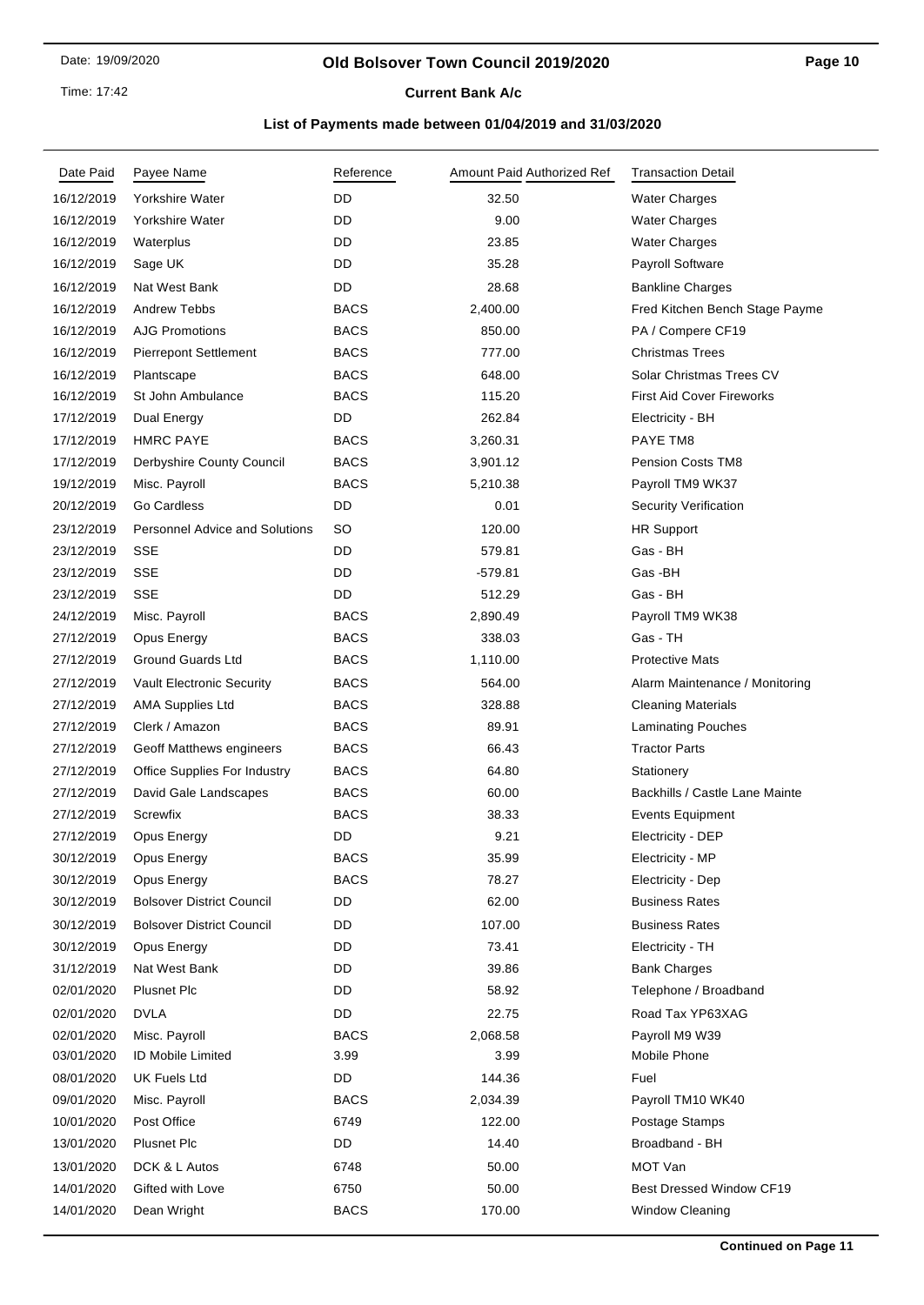### **Old Bolsover Town Council 2019/2020**

## **Current Bank A/c**

| Date Paid  | Payee Name                            | Reference   | Amount Paid Authorized Ref | <b>Transaction Detail</b>             |
|------------|---------------------------------------|-------------|----------------------------|---------------------------------------|
| 14/01/2020 | <b>LITE Limited</b>                   | <b>BACS</b> | 7,908.30                   | Christmas Lights                      |
| 14/01/2020 | Derbyshire County Council             | <b>BACS</b> | 3,577.32                   | <b>Pension Contributions TM9</b>      |
| 14/01/2020 | AndiLoos                              | <b>BACS</b> | 1,080.00                   | Temp. Toilets Events                  |
| 14/01/2020 | Nws UK and Ireland                    | <b>BACS</b> | 1,074.00                   | <b>Advertising CF19</b>               |
| 15/01/2020 | Sage UK                               | DD          | 35.28                      | <b>Payroll Software</b>               |
| 15/01/2020 | Nat West Bank                         | DD          | 29.05                      | <b>Bankline Charges</b>               |
| 15/01/2020 | Yorkshire Water                       | DD          | 32.50                      | Sewerage Charges                      |
| 15/01/2020 | <b>Business Stream</b>                | DD          | 9.00                       | Sewerage Charges                      |
| 16/01/2020 | Misc. Payroll                         | <b>BACS</b> | 2,004.18                   | Payroll TM10 WK41                     |
| 17/01/2020 | Dual Energy                           | DD          | 283.13                     | Electricity - BH                      |
| 20/01/2020 | St John Ambulance                     | <b>BACS</b> | 144.00                     | First Aid CF19                        |
| 20/01/2020 | <b>Creative Five</b>                  | <b>BACS</b> | 420.00                     | <b>Branding Concept Ideas Visuals</b> |
| 20/01/2020 | Garden Flair                          | <b>BACS</b> | 1,565.00                   | Hanging Baskets / Watering            |
| 22/01/2020 | <b>Personnel Advice and Solutions</b> | <b>SO</b>   | 120.00                     | <b>HR Support</b>                     |
| 23/01/2020 | Misc. Payroll                         | <b>BACS</b> | 5,375.73                   | Payroll TM10 WK42                     |
| 24/01/2020 | <b>SSE</b>                            | DD          | 579.81                     | Gas - BH                              |
| 27/01/2020 | Opus Energy                           | DD          | 330.04                     | Gas - TH                              |
| 27/01/2020 | <b>Banner Jones</b>                   | <b>BACS</b> | 11,000.00                  | <b>Welbeck Road Lease</b>             |
| 28/01/2020 | <b>Bolsover District Council</b>      | DD          | 62.00                      | NNDR / Business Rates - BH            |
| 28/01/2020 | <b>Bolsover District Council</b>      | DD          | 107.00                     | <b>Business Rates</b>                 |
| 30/01/2020 | <b>Plusnet Plc</b>                    | DD          | 50.57                      | Telephone / Broadband                 |
| 30/01/2020 | Opus Energy                           | DD          | 119.51                     | <b>Electricity - Depot</b>            |
| 30/01/2020 | Opus Energy                           | DD          | 81.47                      | Electricity - TH                      |
| 30/01/2020 | Opus Energy                           | DD          | 39.00                      | <b>Electricity - Market</b>           |
| 30/01/2020 | Misc. Payroll                         | <b>BACS</b> | 2,205.35                   | Payroll TM10 WK43                     |
| 30/01/2020 | <b>Freedom Community Project</b>      | <b>BACS</b> | 960.00 Council             | Funding - Boza In Youth worker        |
| 30/01/2020 | <b>DCKL Autos Ltd</b>                 | <b>BACS</b> | 240.00                     | Van Service                           |
| 30/01/2020 | AB Compliance PAT Testing             | <b>BACS</b> | 146.00                     | <b>PAT Testing</b>                    |
| 30/01/2020 | <b>First Fence Limited</b>            | <b>BACS</b> | 1,418.08                   | Fencing / Gate - Depot                |
| 30/01/2020 | <b>National Allotment Society</b>     | <b>BACS</b> | 66.00                      | Membership Fee                        |
| 30/01/2020 | Community Transport T &C              | <b>BACS</b> | 125.00                     | CCF Cllr Rushby CT                    |
| 31/01/2020 | Nat West Bank                         | DD          | 44.16                      | <b>Bank Charges</b>                   |
| 31/01/2020 | <b>AMA Supplies Ltd</b>               | <b>BACS</b> | 418.14                     | Cleaning / PPE / Materials            |
| 03/02/2020 | <b>DVLA</b>                           | DD          | 22.75                      | Road Tax YP63XAG                      |
| 04/02/2020 | ID Mobile Limited                     | DD          | 3.99                       | Mobile Phone                          |
| 05/02/2020 | UK Fuels Ltd                          | DD          | 279.35                     | Fuel                                  |
| 06/02/2020 | Misc. Payroll                         | <b>BACS</b> | 2,272.22                   | Payroll TM11 WK44                     |
| 11/02/2020 | <b>HMRC PAYE</b>                      | <b>BACS</b> | 2,989.08                   | Payroll TM10                          |
| 11/02/2020 | Derbyshire County Council             | <b>BACS</b> | 3,516.75                   | Pension TM10                          |
| 11/02/2020 |                                       | 6751        | 171.25                     | Cleaning TH                           |
| 12/02/2020 | <b>Plusnet Plc</b>                    | DD          | 14.40                      | Internet BH                           |
| 13/02/2020 | Misc. Payroll                         | <b>BACS</b> | 2,192.32                   | Payroll TM11 WK45                     |
| 17/02/2020 | Geoff Matthews engineers              | <b>BACS</b> | 54.17                      | Mower / Tractor Parts                 |
| 17/02/2020 | Unico Locksmiths                      | <b>BACS</b> | 59.58                      | Padlocks                              |
| 17/02/2020 | <b>Rialtas Business Solutions Ltd</b> | <b>BACS</b> | 70.80                      | <b>MTD Annual Support Fee</b>         |
| 17/02/2020 | Cllr D Adams                          | <b>BACS</b> | 120.00                     | CCF - Cllr D. Adams                   |
| 17/02/2020 | <b>NAL Plant Ltd</b>                  | <b>BACS</b> | 154.61                     | Cemetery Blocks / Cement / San        |
|            |                                       |             |                            |                                       |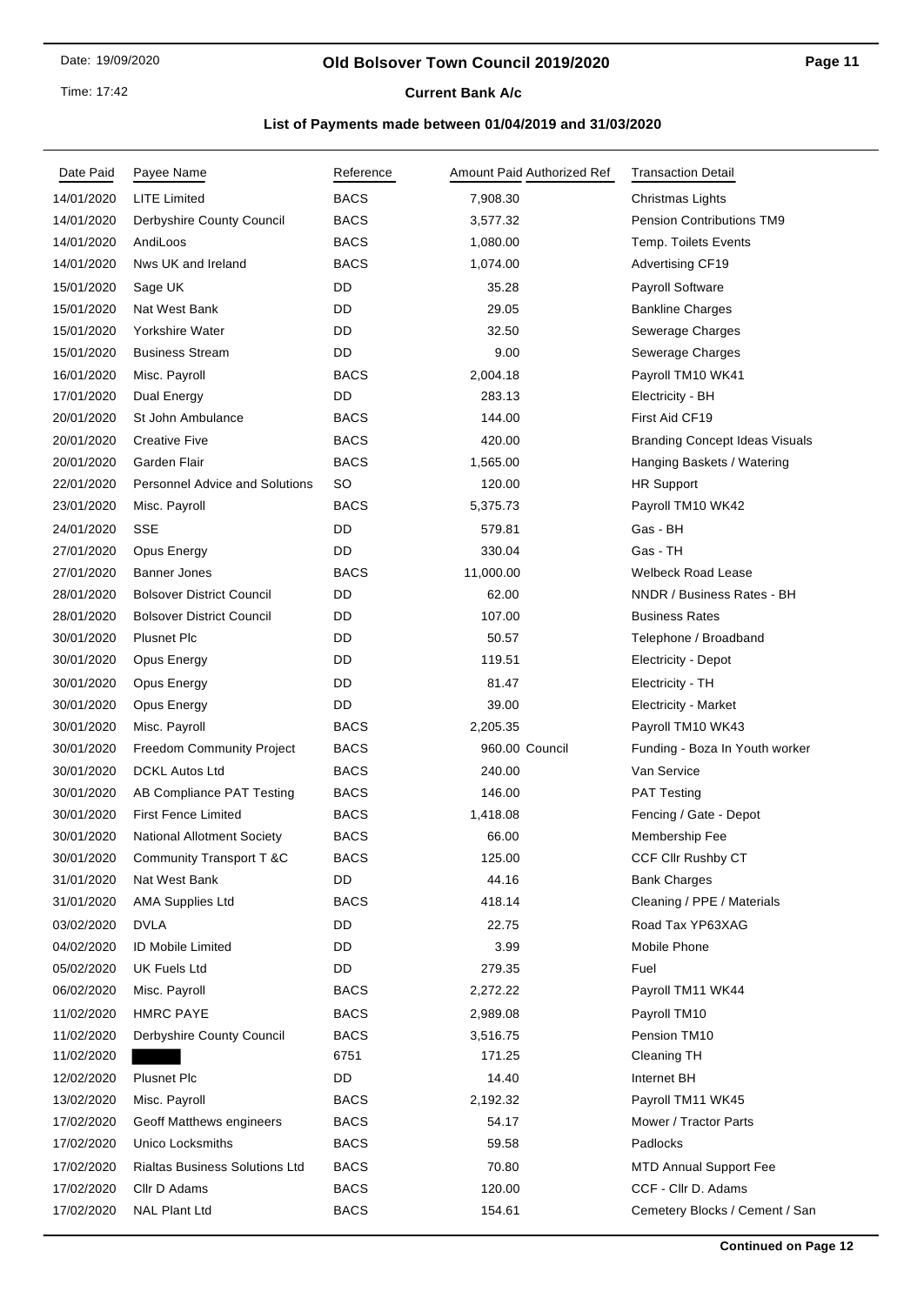### **Old Bolsover Town Council 2019/2020**

**Current Bank A/c** 

| Date Paid  | Payee Name                            | Reference   | Amount Paid Authorized Ref    | <b>Transaction Detail</b>      |
|------------|---------------------------------------|-------------|-------------------------------|--------------------------------|
| 17/02/2020 | Dean Wright                           | <b>BACS</b> | 200.00                        | <b>Window Cleaning</b>         |
| 17/02/2020 | <b>ADT Security</b>                   | <b>BACS</b> | 234.31                        | Fire Alarm Maintenance AH      |
| 17/02/2020 | Konica Minolta                        | <b>BACS</b> | 259.40                        | Copier Contract / Toner        |
| 17/02/2020 | Banner Jones                          | <b>BACS</b> | 754.00                        | Legal Fees Welbeck Road        |
| 17/02/2020 | <b>AMA Supplies Ltd</b>               | <b>BACS</b> | 757.72                        | <b>Cleaning Supplies</b>       |
| 17/02/2020 | Nat West Bank                         | DD          | 30.16                         | <b>Bankline Charges</b>        |
| 17/02/2020 | <b>Business Stream</b>                | DD          | 32.50                         | Water Sewerage Charges         |
| 17/02/2020 | <b>Business Stream</b>                | DD          | 9.00                          | Water Sewerage Charges         |
| 17/02/2020 | Sage UK                               | DD          | 35.28                         | Payroll Software               |
| 17/02/2020 | <b>Dual Energy</b>                    | DD          | 251.57                        | <b>Electricity BH</b>          |
| 20/02/2020 | Misc. Payroll                         | <b>BACS</b> | 5,388.03                      | Payroll TM11 WK46              |
| 21/02/2020 | ВT                                    | DD          | 45.46                         | Telephone - AH                 |
| 24/02/2020 | <b>SSE</b>                            | DD          | 530.70                        | Gas - BH                       |
| 24/02/2020 | <b>Personnel Advice and Solutions</b> | SO          | 120.00                        | <b>HR Advice</b>               |
| 24/02/2020 | ВT                                    | DD          | 45.47                         | Telephone - BH                 |
| 24/02/2020 | <b>Creative Five Ltd</b>              | <b>BACS</b> | 3,613.98                      | Newsletters / Directories      |
| 24/02/2020 | <b>Trueman Tree Services</b>          | <b>BACS</b> | 894.00                        | Tree Survey Vale Park / BH     |
| 24/02/2020 | <b>Creative Five Ltd</b>              | <b>CORR</b> | $-3,613.98$                   | Creative Five Ltd              |
| 24/02/2020 | <b>Trueman Tree Services</b>          | <b>CORR</b> | $-894.00$                     | <b>Trueman Tree Services</b>   |
| 25/02/2020 | Opus Energy                           | DD          | 290.51                        | Gas - TH                       |
| 26/02/2020 | Geldards                              | <b>BACS</b> | 900.00                        | Legal Fees - Moor Lane         |
| 26/02/2020 | Clerk                                 | <b>BACS</b> | 139.57                        | Misc. Payments                 |
| 26/02/2020 | Waterplus                             | <b>BACS</b> | 49.11                         | Water Charges - Allotm Oxcroft |
| 26/02/2020 | Kone Plc                              | <b>BACS</b> | 373.04                        | Lift Repair - AH               |
| 27/02/2020 | Misc. Payroll                         | <b>BACS</b> | 2,173.88                      | Payroll TM11 WK47              |
| 28/02/2020 | Nat West Bank                         | DD          | 49.33                         | <b>Bank Charges</b>            |
| 28/02/2020 | Waterplus                             | DD          | 49.11                         | Water - Allotment POA          |
| 02/03/2020 | <b>DVLA</b>                           | <b>BACS</b> | 22.75                         | Road Tax YP62XAG               |
| 02/03/2020 | Opus Energy                           | DD          | 79.38                         | Electricity - TH               |
| 02/03/2020 | Opus Energy                           | <b>BACS</b> | 24.53                         | Electricity - MP               |
| 02/03/2020 | Plusnet Plc                           | DD          | 55.51                         | Telephone / Internet           |
| 02/03/2020 | Opus Energy                           | <b>BACS</b> | 168.95                        | <b>Electricity AH</b>          |
| 03/03/2020 | <b>Bolsover Assembly Hall</b>         | <b>BACS</b> | 329.03 Grant Council<br>Feb20 | Room Hire Extreme Wheels       |
| 04/03/2020 | <b>ID Mobile Limited</b>              | DD          | 3.99                          | Mobile Phone Charges           |
| 04/03/2020 | <b>UK Fuels Ltd</b>                   | DD          | 191.99                        | Fuel                           |
| 05/03/2020 | Misc. Payroll                         | <b>BACS</b> | 2,152.83                      | Payroll TM11 WK48              |
| 05/03/2020 | ВT                                    | DD          | 45.47                         | Telphone - BH Alarm            |
| 05/03/2020 | ВT                                    | <b>BACS</b> | 45.47                         | Telephone - AH Lift            |
| 10/03/2020 | Cllr G. Davis                         | 6752        | 250.00 CCF                    | CCF - FONB - Cllr G. Davis     |
| 10/03/2020 | <b>PWLB</b>                           | <b>BACS</b> | 44.62                         | Loan Repayment                 |
| 11/03/2020 | Waterplus                             | DD          | 50.62                         | Water Charges BH               |
| 11/03/2020 | O2 UK Ltd                             | DD          | 11.49                         | Mobile Phone - Depot           |
| 12/03/2020 | Misc. Payroll                         | <b>BACS</b> | 2,277.57                      | Payroll TM11 WK 49             |
| 12/03/2020 | 2commune                              | <b>BACS</b> | 180.00                        | Domain name renewal / hosting  |
| 12/03/2020 | <b>Plusnet Plc</b>                    | DD          | 14.40                         | Broadband - BH                 |
| 13/03/2020 | Information Commissioners Offi        | DD          | 35.00                         | Data Protection Registration   |
|            |                                       |             |                               |                                |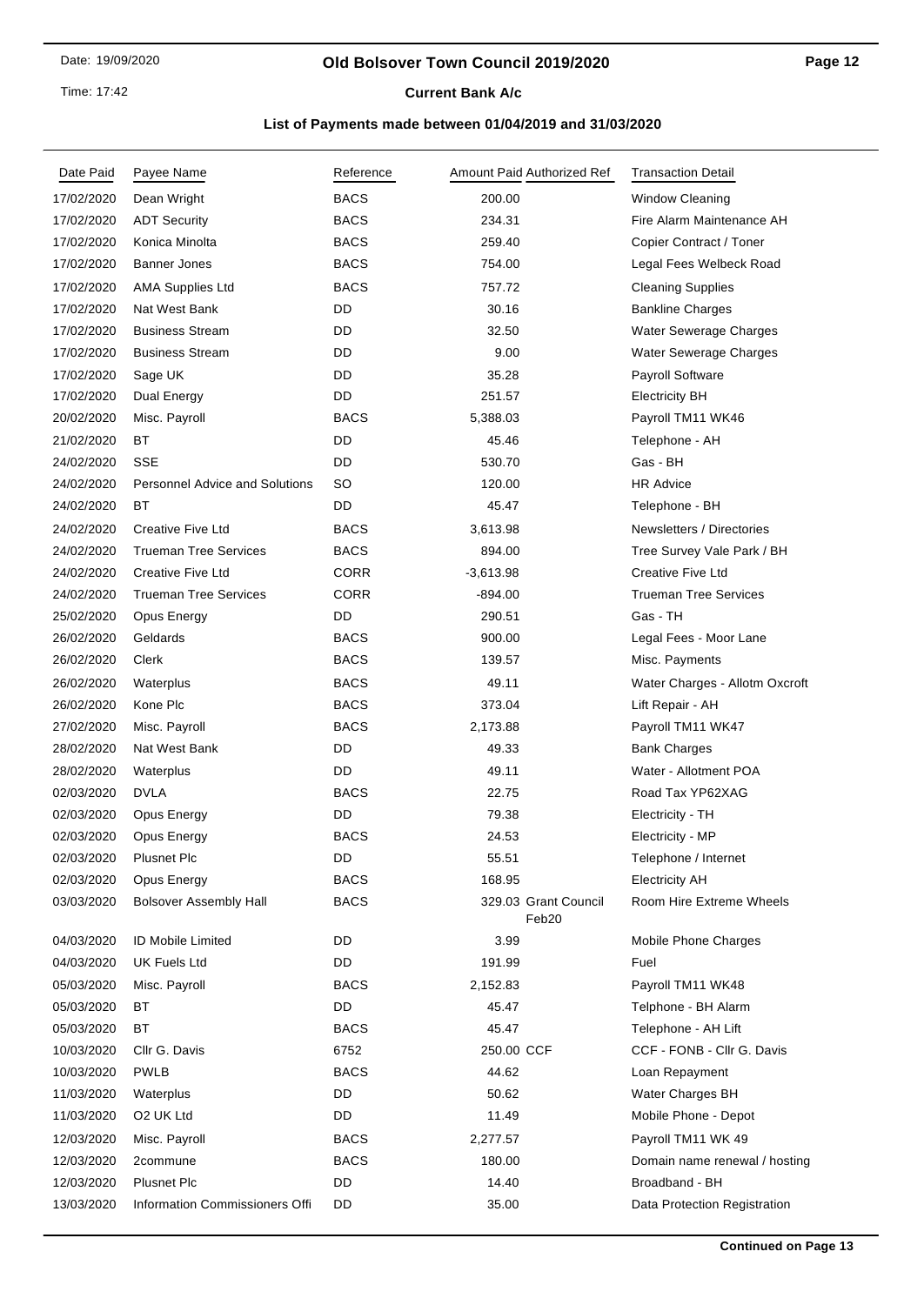### **Old Bolsover Town Council 2019/2020**

**Current Bank A/c** 

| Date Paid  | Payee Name                            | Reference   | Amount Paid Authorized Ref | <b>Transaction Detail</b>            |
|------------|---------------------------------------|-------------|----------------------------|--------------------------------------|
| 13/03/2020 | <b>Chairs Account Payment</b>         | 6753        | 612.50                     | Chairs Allowance - Cllr Haigh        |
| 16/03/2020 | <b>Trueman Tree Services</b>          | <b>BACS</b> | 2,187.00                   | <b>Tree Survey</b>                   |
| 16/03/2020 | Derbyshire County Council             | <b>BACS</b> | 4,147.62                   | <b>Pension Contributions TM11</b>    |
| 16/03/2020 | <b>HMRC PAYE</b>                      | <b>BACS</b> | 3,738.35                   | <b>PAYE Contribution TM11</b>        |
| 16/03/2020 | <b>Musos Music Festival</b>           | 2000.       | 2,000.00                   | <b>Grant - UTC Music Festival</b>    |
| 16/03/2020 | Musos                                 | <b>BACS</b> | 180.00                     | CCF - Musos - Cllr Adams             |
| 16/03/2020 | <b>NAL Plant Ltd</b>                  | <b>BACS</b> | 75.01                      | Cement / Ballast                     |
| 16/03/2020 | Geoff Matthews engineers              | <b>BACS</b> | 25.13                      | <b>Mower Parts</b>                   |
| 16/03/2020 | <b>Business Stream</b>                | DD          | 32.50                      | Water - BH                           |
| 16/03/2020 | <b>Business Stream</b>                | DD.         | 9.00                       | Water - TH                           |
| 16/03/2020 | Nat West Bank                         | BB          | 24.98                      | <b>Bankline Charges</b>              |
| 16/03/2020 | T Ardern Limited                      | <b>BACS</b> | 517.80                     | <b>Tender Report / Contract Docs</b> |
| 16/03/2020 | <b>AMA Supplies Ltd</b>               | <b>BACS</b> | 289.29                     | PPE                                  |
| 16/03/2020 | Sage UK                               | DD          | 35.28                      | Payroll Software                     |
| 16/03/2020 | Dual Energy                           | DD          | 242.56                     | Electricity - BH                     |
| 19/03/2020 | Cllr. G. Davis                        | 6754        | 250.00 CCF                 | CCF - Musos - Cllr. G. Davis         |
| 19/03/2020 | Misc. Payroll                         | <b>BACS</b> | 5,525.92                   | Payroll TM12 WK50                    |
| 19/03/2020 | ВT                                    | DD          | $-139.93$                  | Telephone Charges - Refund           |
| 23/03/2020 | Opus Energy                           | DD          | 80.78                      | Electricity - Dep                    |
| 23/03/2020 | <b>SSE</b>                            | DD          | 531.93                     | Gas - BH                             |
| 23/03/2020 | <b>Personnel Advice and Solutions</b> | SO          | 120.00                     | <b>HR Advice</b>                     |
| 24/03/2020 | Currys PC World                       | <b>BACS</b> | 473.48                     | Laptop Computer                      |
| 24/03/2020 | <b>AMA Supplies Ltd</b>               | <b>BACS</b> | 326.82                     | <b>Cleaning Consumables</b>          |
| 24/03/2020 | UK POS                                | <b>BACS</b> | 132.08                     | <b>Leaflet Dispensers</b>            |
| 24/03/2020 | Deam Wright                           | <b>BACS</b> | 40.00                      | Window Cleaning TH                   |
| 24/03/2020 | <b>Office Supplies For Industry</b>   | <b>BACS</b> | 28.80                      | <b>Office Supplies</b>               |
| 24/03/2020 | <b>Creative Five Limited</b>          | <b>CORR</b> | 3,613.98                   | <b>Creative Five Limited</b>         |
| 24/03/2020 | <b>Trueman Tree Services</b>          | <b>CORR</b> | 894.00                     | <b>Trueman Tree Services</b>         |
| 25/03/2020 | Opus Energy                           | DD          | 310.10                     | Gas - TH                             |
| 26/03/2020 | Misc. Payroll                         | <b>BACS</b> | 2,111.21                   | Payroll TM12 WK51                    |
| 26/03/2020 | Dean Wright                           | BACS        | 80.00                      | Window Cleaning - BH                 |
| 27/03/2020 | <b>Compass Distribution</b>           | <b>BACS</b> | 750.00                     | Newsletter / Directory Distrib       |
| 27/03/2020 | <b>Bolsover District Council</b>      | <b>BACS</b> | 12,155.11                  | Election Costs May 2019              |
| 30/03/2020 | <b>Plusnet Plc</b>                    | DD          | 55.57                      | Telehone / Internet                  |
| 30/03/2020 | Opus Energy                           | DD          | 22.80                      | Elctricity - MP                      |
| 30/03/2020 | Opus Energy                           | DD          | 417.66                     | <b>Electricity AH</b>                |
| 30/03/2020 | Opus Energy                           | DD          | 85.70                      | <b>Electricity TH</b>                |
| 30/03/2020 | Opus Energy                           | DD          | 107.27                     | Electricity - Depot                  |
| 31/03/2020 | Nat West Bank                         | DD          | 49.91                      | <b>Bank Charges</b>                  |
| 31/03/2020 | Waterplus                             | DD          | 1.16                       | Water - SHR                          |
| 31/03/2020 | Boza Youth Inc                        | 6755        | 500.00                     | CCF Cllr.A.Clarke Bols Youth         |
| 31/03/2020 | Opus Energy                           | <b>CORR</b> | $-268.54$                  | <b>Correct Payment</b>               |
| 31/03/2020 | Opus Energy                           | <b>CORR</b> | 268.54                     | Electricity                          |
| 31/03/2020 | Opus Energy                           | <b>CORR</b> | $-195.44$                  | Realloc to different cost code       |
| 31/03/2020 | Opus Energy                           | <b>CORR</b> | 195.44                     | Realloc to different cost code       |
| 31/03/2020 | Opus Energy                           | <b>CORR</b> | $-168.95$                  | Realloc to diff cost centre          |
| 31/03/2020 | Opus Energy                           | CORR        | 168.95                     | Realloc to diff cost centre          |